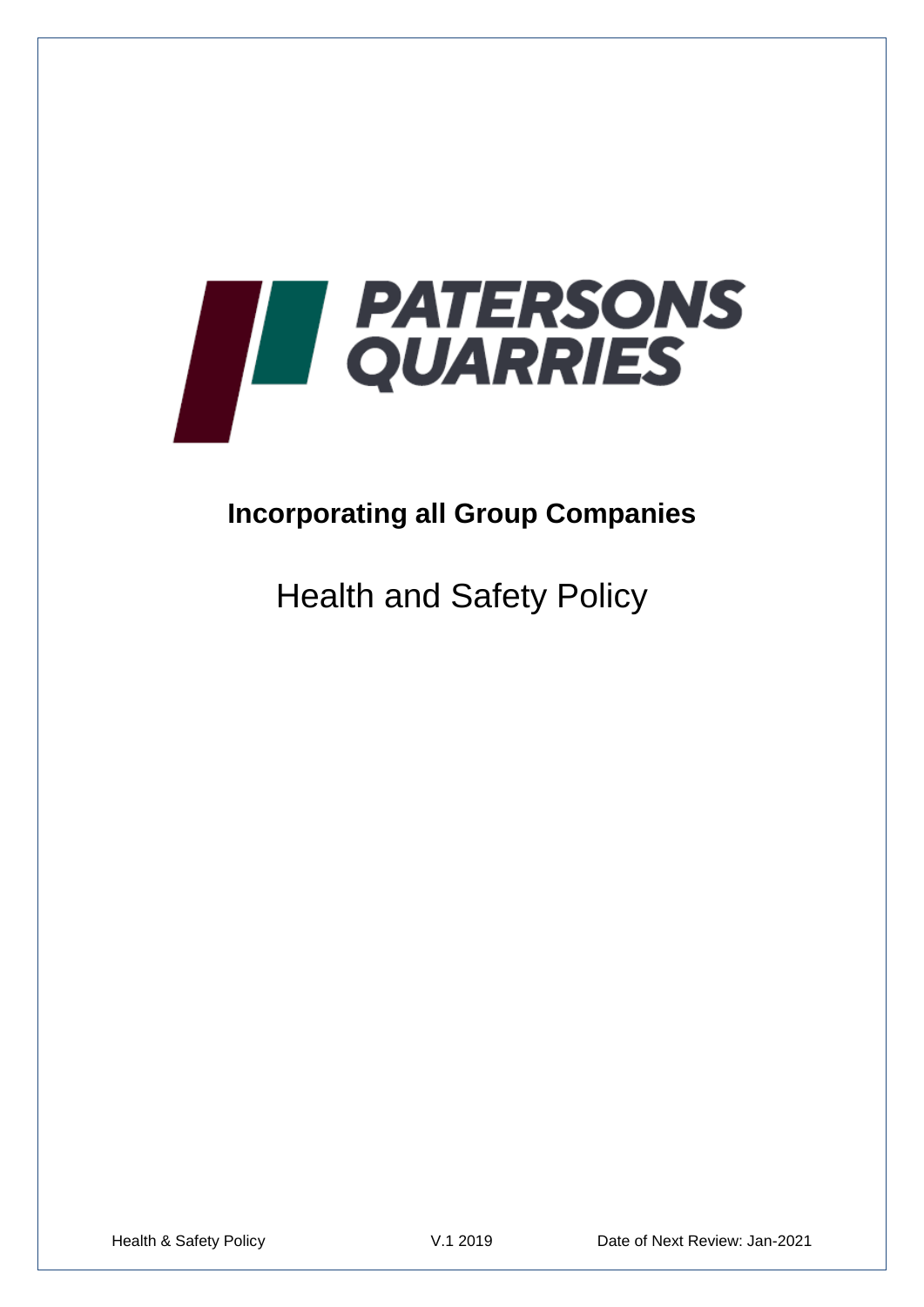### **CONTENTS**

#### **Part One: Health & Safety Policy Statement**

#### **Part Two: Organisation for Health and Safety**

1.0 Overall Management Responsibilities

- 2.0 Management Control Responsibilities
	- 2.1 Managing Director
	- 2.2 Production Manager
	- 2.3 Managers
	- 2.4 Assistant Managers
	- 2.5 Employees
	- 2.6 Health & Safety Manager
	- 2.7 Quality Manager
	- 2.8 Environmental Co-ordinator

#### **Part Three: Arrangements for Health & Safety**

- Section 1.0 Risk Assessment<br>Section 2.0 Training
- Section 2.0
- Section 3.0 Consultation
- Section 4.0 Accident/Near Miss/Ill Health Reporting
- Section 5.0 Monitoring & Review
- Section 6.0 Aggression and Violence
- Section 7.0 Asbestos Management
- Section 8.0 Control of Contractors
- Section 9.0 COSHH
- Section 10.0 Display Screen Equipment
- Section 11.0 Drugs & Alcohol
- Section 12.0 Event Management
- Section 13.0 Expectant and Nursing Mothers
- Section 14.0 Provision of First Aid
- Section 15.0 Health Surveillance
- Section 16.0 Home Working/Working Away from Home
- Section 17.0 Infection Control
- Section 18.0 Landlord Responsibility
- Section 19.0 Legionella
- Section 20.0 Lone Working
- Section 21.0 Manual Handling
- Section 22.0 Workplace Transport/Occupational Driving<br>Section 23.0 Personal Protective Equipment
- Personal Protective Equipment
- Section 24.0 Plant, Work Equipment and Machinery
- Section 25.0 Shift Working<br>Section 26.0 Utilities Fleo
- Utilities Electricity at Work & Gas Installations
- Section 27.0 Visitors Safety
- Section 28.0 Welfare Arrangements
- Section 29.0 Wellbeing
- Section 30.0 Working at Height
- Section 31.0 Fire Safety & Emergency Preparedness
- Section 32.0 Safety Rules for Employees
- Section 33.0 Working away from Company Premises
- Section 34.0 Travelling in, and driving of Company Vehicles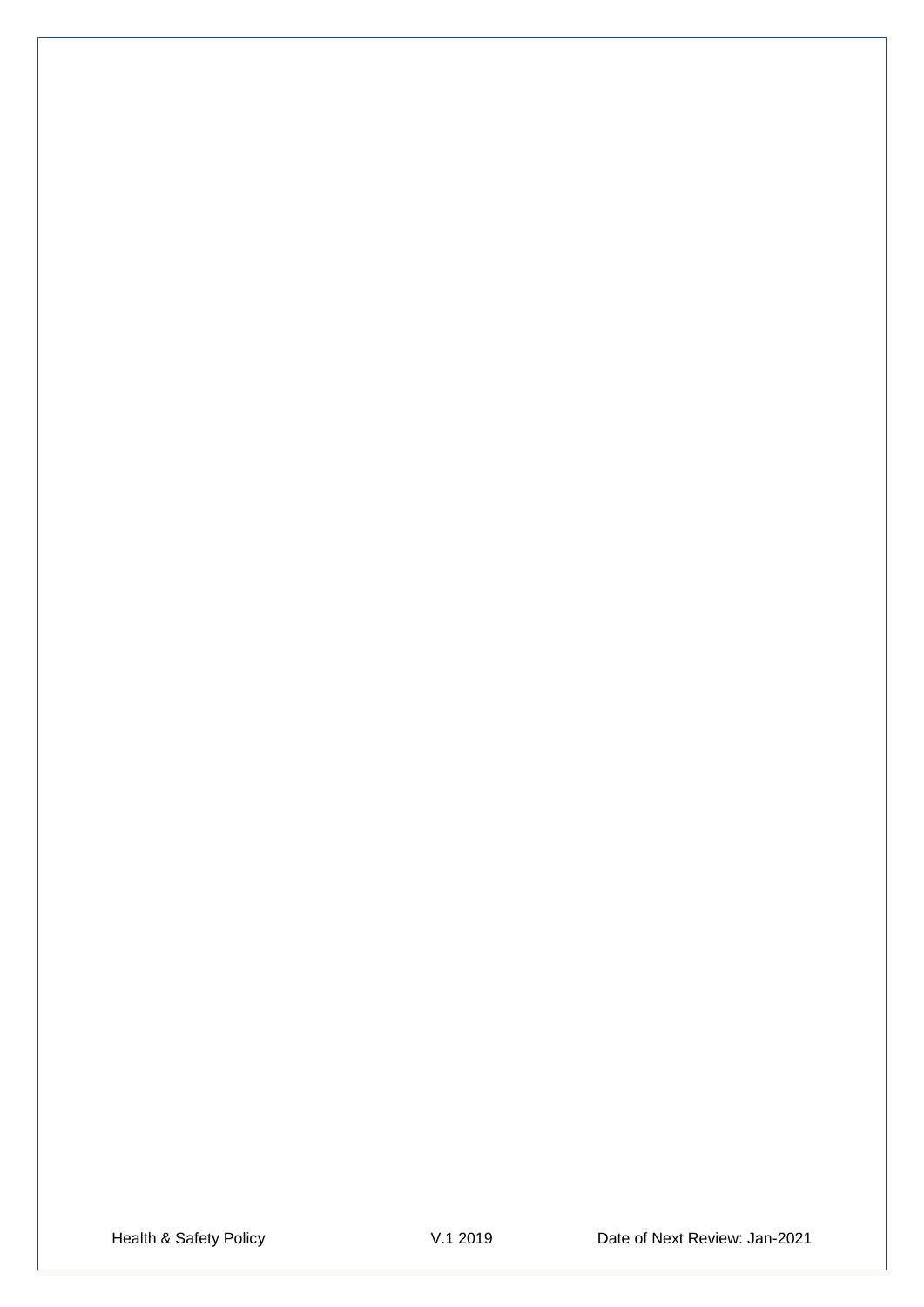#### **Overall Management Responsibilities**

This section details the health and safety responsibilities of everyone who works for the Company. The ultimate responsibility for health & safety rests with the highest level of management. However, Health & Safety duties are delegated to all levels.

#### **Managing Director**

The Managing Director has overall responsibility for health and safety management within the Company. In particular, the Managing Director will ensure that:

- The health and safety policy is developed, reviewed and communicated to all employees.
- Standards of health and safety performance are set and monitored.
- Resources are allocated to ensure achievement of the policy's aims and objectives.
- Health & Safety training needs are identified at levels within the company and an implementation programme is put in place.
- A management Health & Safety committee is operational, providing a forum and communication channel for the discussion of Health & Safety matters.

#### **Production Manager**

Have responsibility for ensuring:

- All persons under their control understand fully their personal responsibilities for Health & Safety.
- Contribute to and oversee the training programme established for persons under your control, and in particular manager who have specific Health & Safety duties, and persons who carry out the managers duties in their absence.
- Managers under your control attend the necessary Health & Safety training courses and/or seminars.
- Suitable and sufficient risk assessments are carried out, covering all operations and that inclusive of current and outstanding control measures they are formally recorded.
- Attention of the Managing Director is brought to the financial and other resources necessary for effectively managing health & safety of all operations under your control.
- The rules and procedures detailed in Part 3. Are progressively formulated and implemented.
- All work is planned and designed to ensure, so far as is reasonably practicable, that it does not endanger the persons working in and around the company premises.
- Appropriate appointments are made, as required, by the Quarries Regulations 1999.
- That you familiarise yourself with the company Health & Safety procedures and arrangements.
- That when you visit company operations, you monitor Health & Safety arrangements are being maintained and complied with.
- Discussions with the Health & Safety Manager, in particular following receipt of safety inspections reports.
- Liaise with enforcing authorities when they visit the company's location.

#### **Managers / Supervisors**

The Line Managers / Supervisors have day to day responsibility for the implementation of the policy and ensuring that all employees are meeting their obligations in respect of the policy.

In addition, the Line Managers/ Supervisors will liaise with the Health and Safety Manager on matters relating to health and safety. Specific responsibilities include:

 Reporting accidents, incidents, 'near miss' and work related ill health to the Health and Safety Managers ensuring that health and safety documentation (e.g. safety records) are filed appropriately.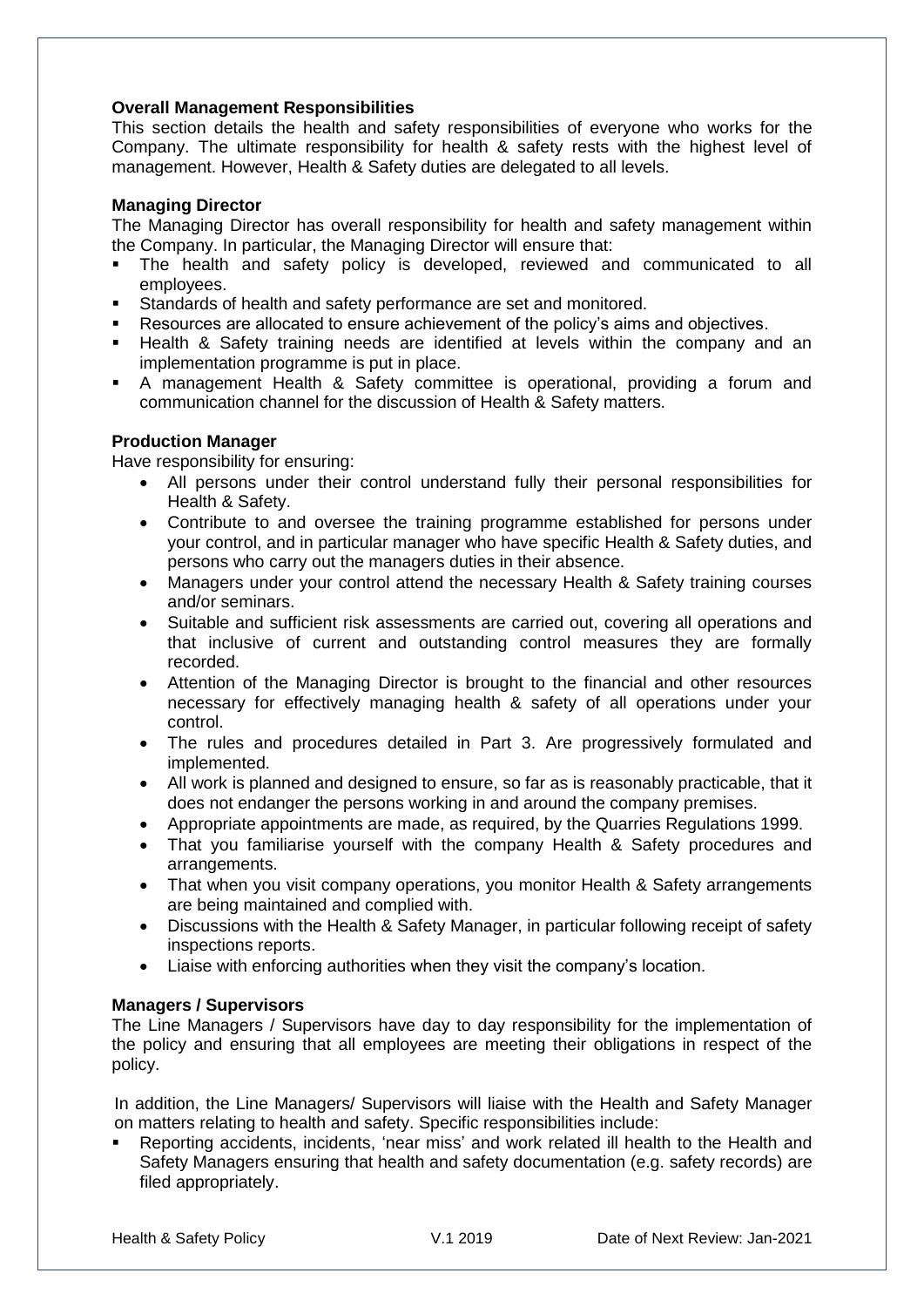- Liaison and cooperation with visiting enforcement bodies (e.g. HSE, Fire and Rescue Services) and Company Management.
- Conducting regular workplace inspections, recording and reporting outcomes as Company procedures dictate
- **Safety matters raised by employees are fully investigated and where found necessary,** effective action taken.
- Suitable and sufficient risk assessment are carried out, and to being complied with.
- Contractors provide assurance and evidence of their training and competency of their employees.
- To assist with the assessment of training requirements of all personnel working within the premises and that the training is planned, implemented and recorded.
- **Joint safety inspections and subsequent Health & Safety meetings take place at an** agreed frequency.
- Formal personal Health & Safety monitoring procedures are carried out at regular intervals and ensue the results are recorded.
- **Ensure that new employees, are safely inducted on site and understand safe operating** procedures.
- Ensure plant, equipment and materials are suitable for the task to be carried out and that procedures necessary for their safe use and are complied with.
- **Inspections and maintenance procedures are thoroughly carried out.**
- Welfare facilities are maintained in good order and that they comply with Health & Safety requirements.
- Adequate first aid personnel and facilities are maintained
- All statutory examinations and tests on electrical, lifting and pressure equipment are carried out by the due date and all the necessary remedial work is completed within a reasonable timescale.

### **Assistant Managers/Supervisors**

Have responsibility for ensuring:

- They read, understand and assist the manager where applicable in implementing the various company rules and procedures.
- They are familiarised with the risk assessments and take action against noncompliance by persons under your day to day control.
- Monitor that employees are complying with established safe working procedures.
- Good housekeeping standards are maintained and welfare facilities are maintained in good order.
- Liaise with health & safety on all matters concerning health & safety
- All plant and equipment is maintained in good condition, that all inspections are carried out with any defects being reported rectified within an allocated timescale.

### **Employees**

All employees are required to take reasonable care of their own safety and health and that of any other person who may be affected by their acts or omissions at work.

In addition, all employees are legally obliged to co-operate with their employer so that the requirements of the Health and Safety at Work etc. Act 1974 and other legislation can be met.

In particular, employees should:

- Follow safety rules and procedures
- Report all accidents, significant near misses, unsafe equipment and/or any other defects of which they become aware
- Work in accordance with any training they have received in the use of substances or equipment (including the use of Personal Protective Equipment)
- Make every reasonable effort to maintain high standards of housekeeping in the workplace.
- Assist in the investigation of accidents where required
- Always use the correct tools and equipment for the job. Never use improvised tools.
- **Always wear appropriate personal protective equipment.**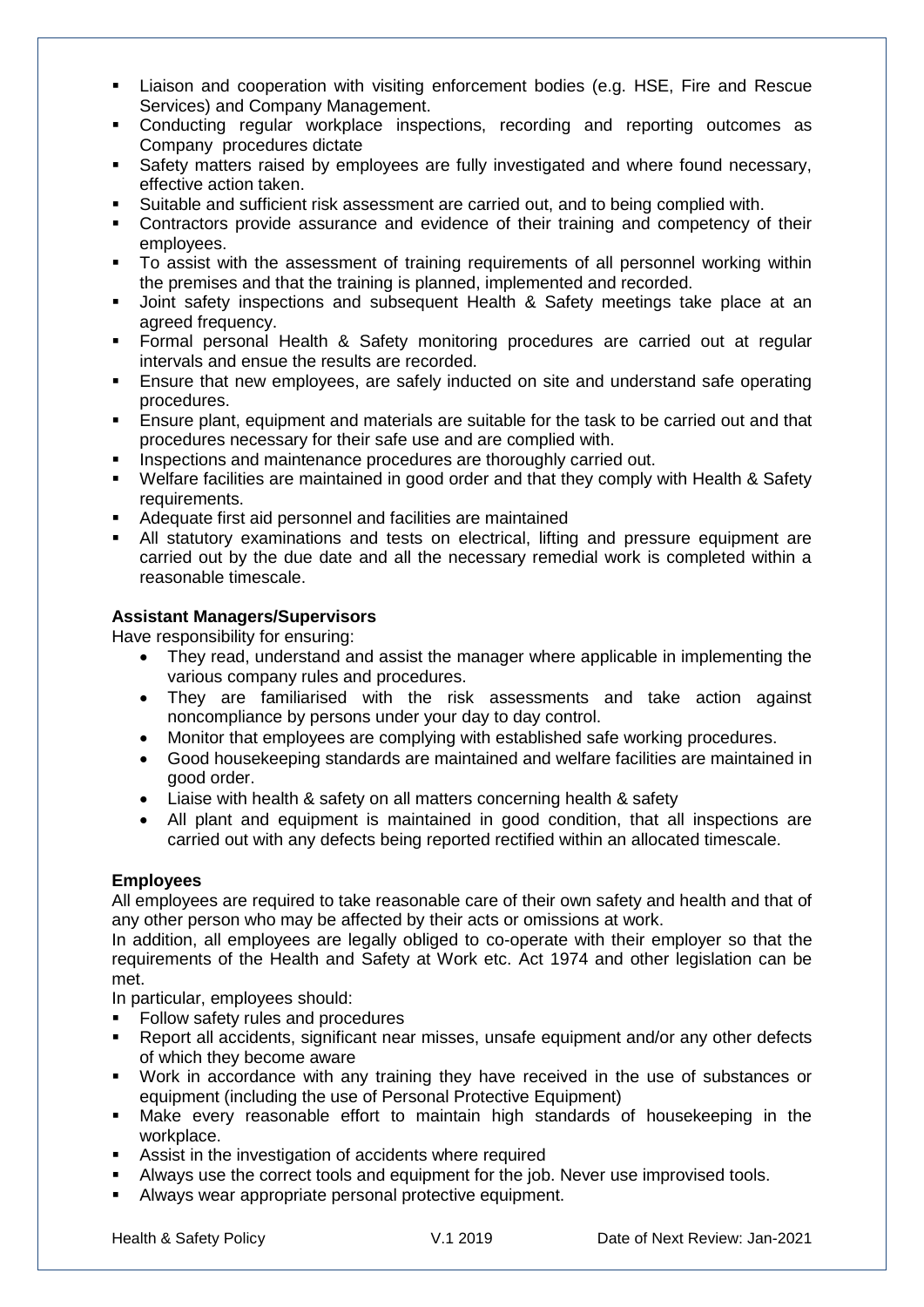- Report all accidents, however trivial, to your supervisor, and ensure they are entered into the accident book.
- Set a good example in safety maters and in particular encourage new employees and young persons.
- Take care of equipment issued to you and refrain from horseplay and abuse of facilities.
- Report all defects on equipment and plant to your supervisor, and do not attempt repairs or alterations for which you have

#### **The Health and Safety Manager**

The Health and Safety Manager has responsibility for ensuring that:

- Collating accident, incident, near miss and work related ill health data and the subsequent reporting to enforcement bodies as required by  $RIDDOR<sup>1</sup>$ .
- Ensuring that health and safety management system documentation (e.g. Safety Manual) is kept up to date.
- Liaison with enforcement bodies (e.g. HSE, Fire and Rescue Services).
- Conducting regular workplace inspections at each site with Managers.
- **EXECT** Liaison with the Company's insurers on all relevant risk management matters.
- Coordination of the Company's risk management programme, specifically:
	- Ensuring that arrangements are in place for the reporting of hazards
	- Regular review of the Company's risk assessment programme
	- Ensuring control measures are implemented fully, monitored and reviewed
- Coordination of the Company's fire risk management programme, specifically:
	- Ensuring the regular conduct of fire evacuation drills by Managers
		- Regular review of the Company's fire risk assessments

 - Ensuring that arrangements for the maintenance of the fire detection and protective systems are implemented and recorded

- Assisting line managers with carrying out suitable and sufficient risk assessments with significant findings being recorded in writing.
- Through perusal of relevant technical and health and safety journals you keep the company abreast of any changes to existing or pending, health & safety legislation that may impact on the Company's operations.
- Assist in the assessment of training requirements for all levels within the company and assist in the successful implementation of the training courses.

1

 $1$  Reporting of Injuries, Diseases and Dangerous Occurrences Regulations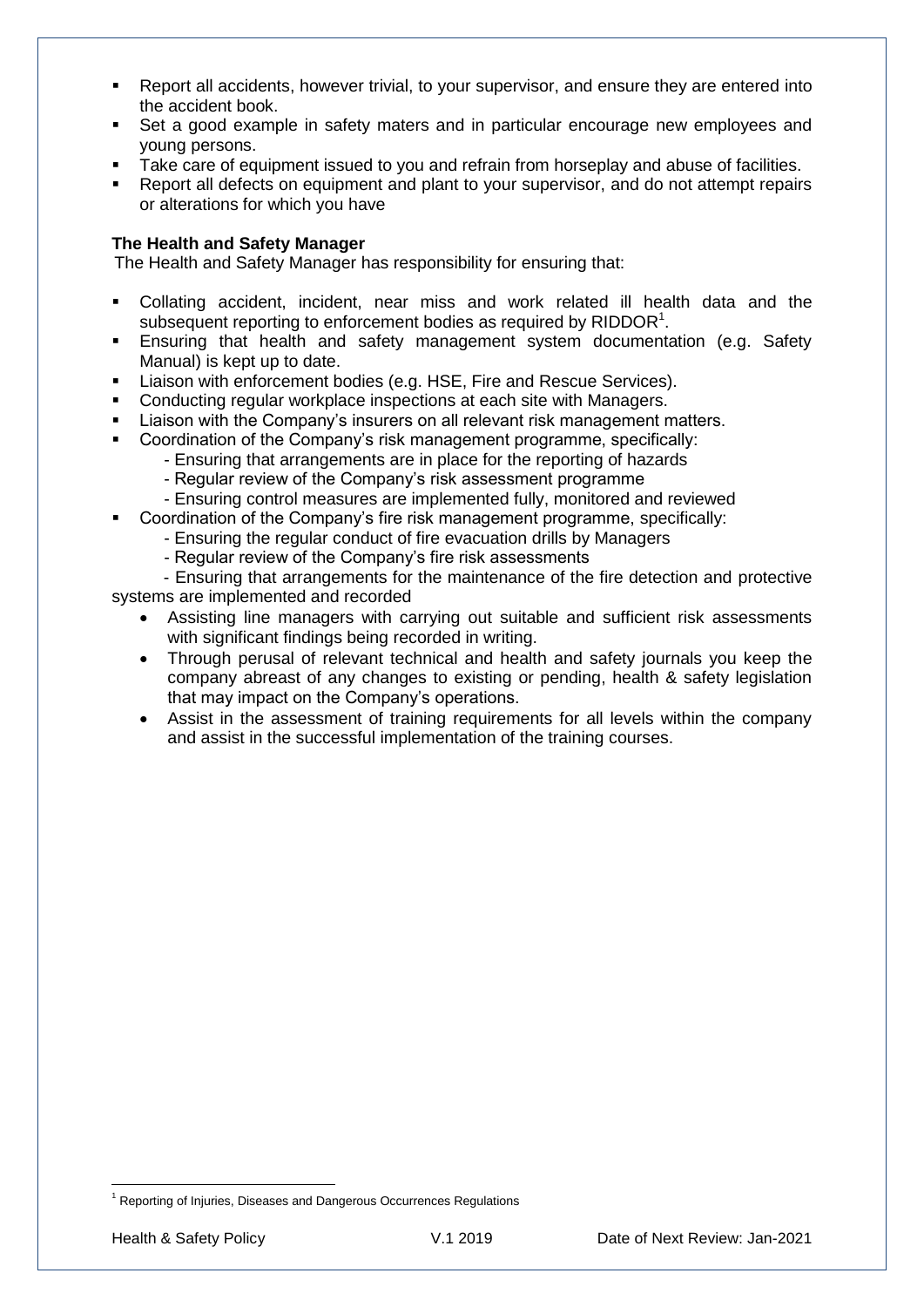|                                                         | Managing<br><b>Director</b> | Health &<br>Safety<br>Manager | Line<br>Managers /<br>Supervisors | First<br>Aiders/Fire<br>Wardens |
|---------------------------------------------------------|-----------------------------|-------------------------------|-----------------------------------|---------------------------------|
| Health and safety leadership                            | $\checkmark$                | $\checkmark$                  | $\checkmark$                      |                                 |
| Health and safety resources                             | $\checkmark$                | $\checkmark$                  | $\checkmark$                      |                                 |
| Arrangement of competent advice                         | $\checkmark$                | $\checkmark$                  |                                   |                                 |
| Risk assessment and controls                            | ✓                           | ✓                             | $\checkmark$                      |                                 |
| Competence & training                                   | ✓                           | ✓                             | $\checkmark$                      |                                 |
| Consultation                                            | $\checkmark$                | ✓                             | $\checkmark$                      |                                 |
| Accident / near miss / ill health reporting             | ✓                           | ✓                             | $\checkmark$                      |                                 |
| Health and safety performance monitoring, review        | ✓                           | ✓                             | $\checkmark$                      |                                 |
| Aggression and violence                                 | ✓                           | ✓                             | ✓                                 |                                 |
| Asbestos management                                     | ✓                           | ✓                             | $\checkmark$                      |                                 |
| Control of contractors and Permits To Work              | $\checkmark$                | ✓                             | $\checkmark$                      |                                 |
| Control of Substances Hazardous to Health (COSHH)       | $\checkmark$                | ✓                             | $\checkmark$                      |                                 |
| Display screen equipment (DSE)                          | $\checkmark$                | $\checkmark$                  | $\checkmark$                      |                                 |
| Drugs and alcohol                                       | $\checkmark$                | ✓                             | $\checkmark$                      |                                 |
| Event management                                        | $\checkmark$                | ✓                             | $\checkmark$                      |                                 |
| Expectant and nursing mothers                           | ✓                           | ✓                             | $\checkmark$                      |                                 |
| First aid                                               | $\checkmark$                | $\checkmark$                  | $\checkmark$                      |                                 |
| Health Surveillance/ Occupational Health                | $\checkmark$                | ✓                             | $\checkmark$                      | ✓                               |
| Home Working and working away from home                 | ✓                           | ✓                             |                                   |                                 |
| <b>Landlord Responsibility</b>                          | ✓                           |                               |                                   |                                 |
| Legionella                                              | ✓                           | ✓                             | $\checkmark$                      |                                 |
| Lone working                                            | ✓                           | ✓                             | $\checkmark$                      |                                 |
| <b>Manual handing</b>                                   | $\checkmark$                | $\checkmark$                  | $\overline{\checkmark}$           |                                 |
| Occupational driving and workplace transport            | $\checkmark$                | ✓                             | $\checkmark$                      |                                 |
| Personal protective equipment                           | $\overline{\checkmark}$     | $\checkmark$                  | $\checkmark$                      |                                 |
| Plant, work equipment (inc Lifting Equip) and machinery | $\checkmark$                | ✓                             | $\checkmark$                      |                                 |
| Shift working                                           | ✓                           |                               | $\checkmark$                      |                                 |
| Utilities - Electrical safety, Gas safety               |                             | ✓                             | $\checkmark$                      |                                 |
| Visitors safety                                         | ✓                           | ✓                             | ✓                                 |                                 |
| <b>Welfare facilities</b>                               | ✓                           | ✓                             | $\checkmark$                      |                                 |
| Wellbeing                                               | $\checkmark$                | ✓                             | $\checkmark$                      |                                 |
| Working at height                                       | $\checkmark$                | ✓                             | $\checkmark$                      |                                 |
| Fire Safety Policy and Emergency Fire Action Plan       | ✓                           | ✓                             | ✓                                 | $\checkmark$                    |

# **HEALTH AND SAFETY RESPONSIBILITIES**

# **ARRANGEMENTS FOR MANAGING HEALTH AND SAFETY**

It is often considered that health and safety is simply a matter of "common sense" and in many cases this is true. It is not therefore, the Company's aim to "legislate" for every possible risk or situation that could arise at work. This would be impossible to achieve, but would nonetheless lead to a "procedures manual" that runs to hundreds of pages. It is far better that employees adopt a safe approach to the way they work, an approach that is backed up by formal procedures, only when necessary.

The "arrangements" section contains details of specific policies and procedures that are in place to ensure that risks are minimised. The following sections provide an outline of key definitions and responsibilities and all employees should thoroughly acquaint themselves with the sections which are relevant to their work.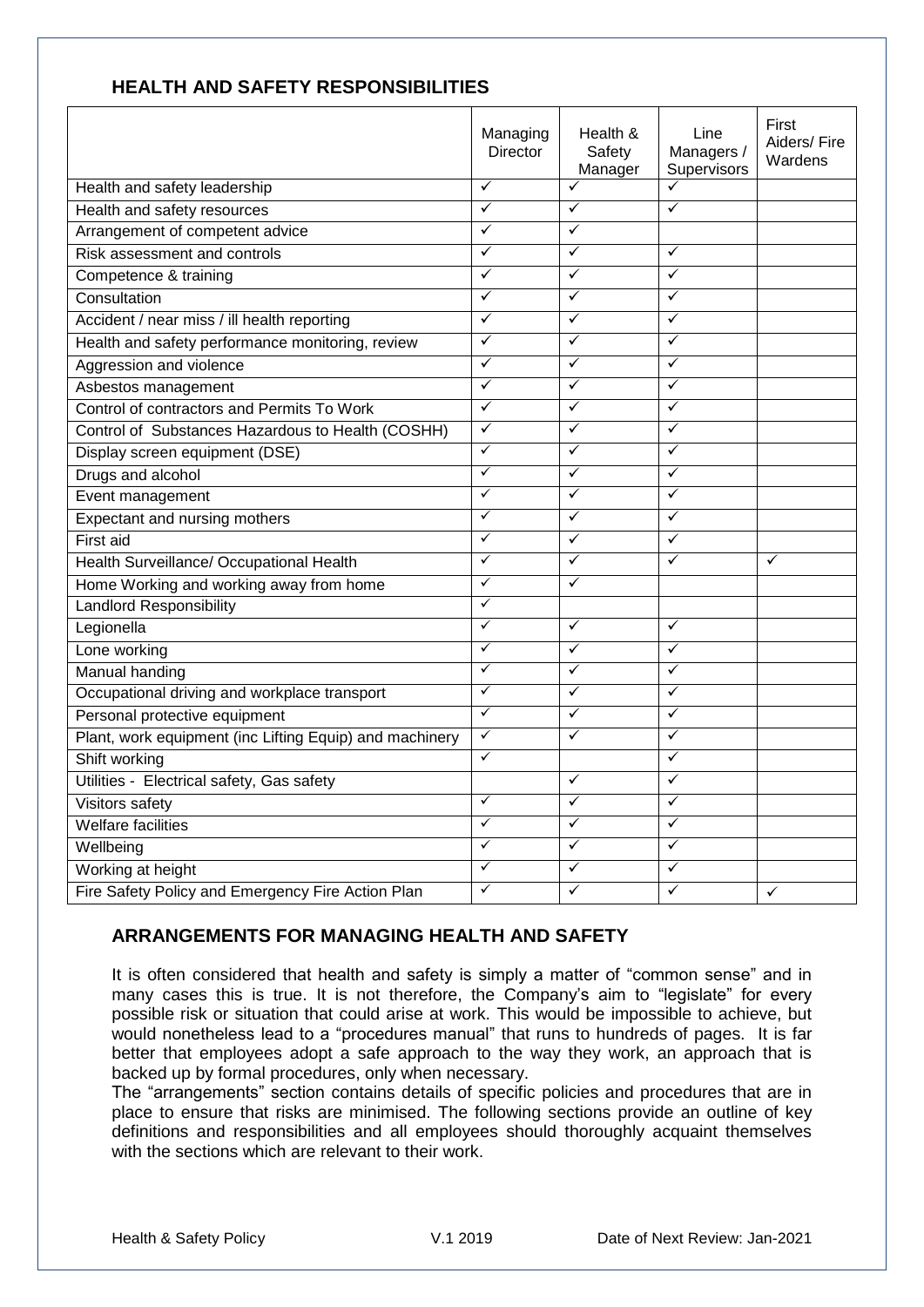# **S1.0 RISK ASSESSMENT**

### 1.1 **Definition**

Risk assessment is the process of identifying significant hazards and the risks that they produce, and subsequently determining the most effective way of reducing these risks to the lowest reasonably practicable level. Risk assessment need not be a complicated process but it should always strive to identify the real risks present in a given situation.

#### 1.2 **Arrangements**

Under the Management of Health and Safety at Work Regulations the Company is required to conduct risk assessments of significant hazards associated with their work activities. This is an extension of the duty imposed by the Health and Safety at Work Act 1974 which requires that employers shall "so far as is reasonably practicable" ensure the health, safety and welfare of their employees and others affected by their work.

1.3 The Company will conduct risk assessments for all of the significant hazards encountered in the workplace. The site management will ensure these risk assessments are retained within the company Health and Safety File.

### 1.4 **Training / information**

The Company will ensure that findings of risk assessments and the risk control measures identified are communicated to employees affected by them by appropriate means, e.g. training, memos etc.

**Employees** are expected to comply with the findings of risk assessments.

1.5 It is a legal requirement that risk assessments are conducted by competent<sup>2</sup> persons. For this reason, all persons involved in risk assessments will be adequately trained in both risk assessment and any specific procedures that need to be followed.

# **S2.0 COMPETENCE AND TRAINING**

#### 2.1 **Definition**

Competence is defined by the Health and Safety Executive as having sufficient knowledge of the tasks to be undertaken and the risks involved coupled with experience and other qualities. In simple terms, competence is the ability to put knowledge into practice safely.

#### 2.2 **Arrangements**

The Company is committed to ensuring that all our employees are competent to perform the duties requested of them by us. Accordingly, we will ensure that competence is taken into account in the recruitment process of employees. The competence and training of established employees is reviewed periodically.

2.3 We will provide induction training for all new employees which will include relevant health and safety content and includes an introduction of the Company's health and safety policy and the associated procedures contained within them such as;

- The findings of our risk assessments
- **Arrangements for first aid**
- **Fire, evacuation drills and other relevant emergency procedures**
- **Expected standards of behaviour and housekeeping**
- Reporting of accidents, incidents and 'near misses'
- **Reporting of unsafe conditions or other safety concerns**
- Special hazards and control arrangements

<sup>1</sup>  $^2$  Defined as "having sufficient skills, knowledge, experience and other qualities to undertake the activity"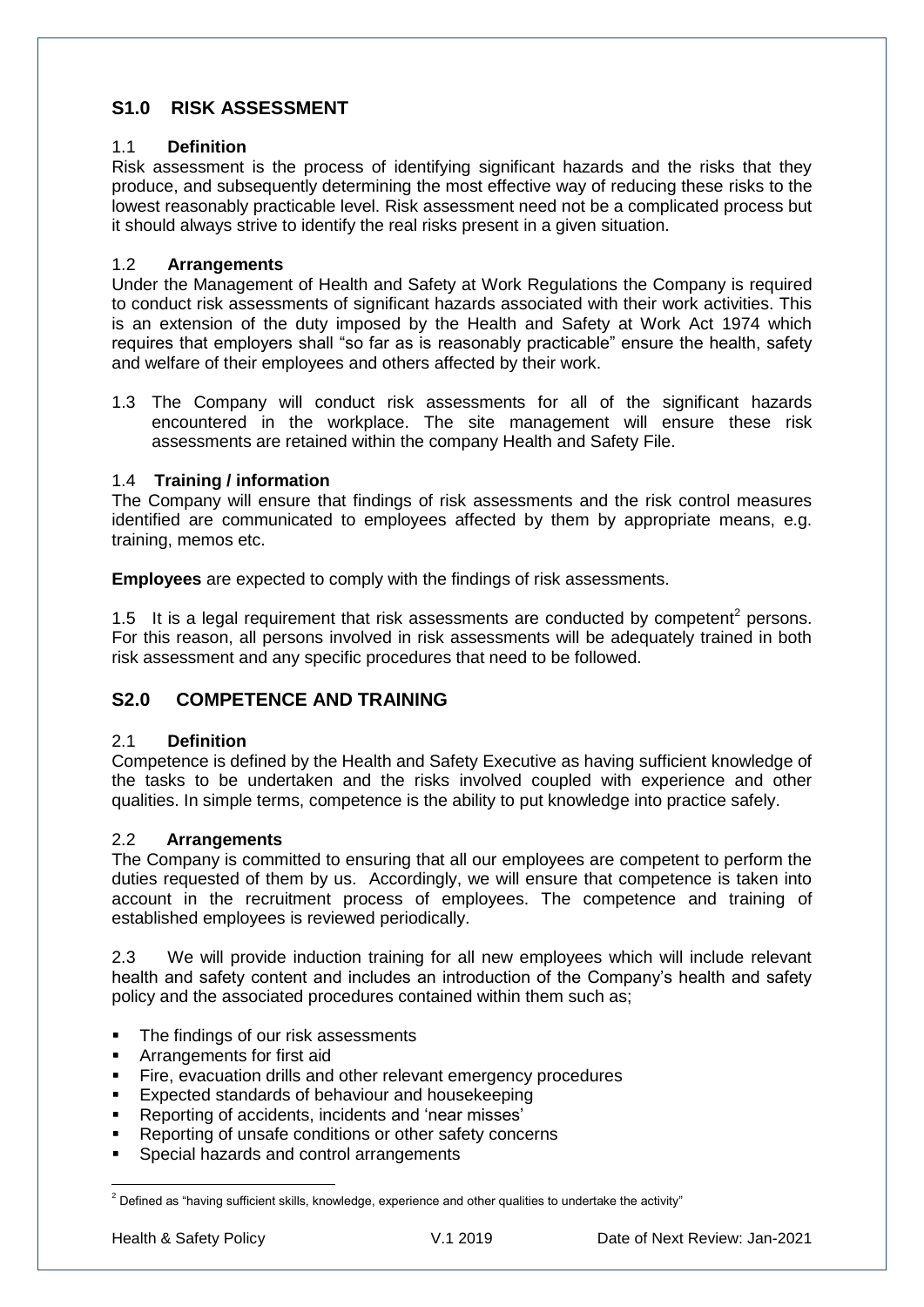2.4 We will provide additional training as necessary to enable them to carry out their work safely and where required will ensure licences for driving, spraying of chemicals and certificates of competence, achievement and attendance are retained by the Company Records of such training will be retained in the employee's personnel file for the duration of employment, thereafter, copies of relevant safety related certificates will be archived with the employee work records.

2.5 The Health and Safety Manager has operational responsibility for the implementation, monitoring and review of these arrangements.

# **S3.0 CONSULTATION**

### 3.1 **Arrangements**

We aim to involve employees in health and safety matters and we recognise that consulting our employees is a two way process. All employees have the right to make representations to the Company on matters affecting safety, health & welfare.

3.2 As a Company we will always consult employees on the following topics:

- The introduction of any measures which may substantially affect the health and safety of employees.
- The appointment or nominating of person/s as our 'competent advisor'.
- Our arrangements for appointing or nominating persons as responsible for the evacuation of our premises.
- Any health and safety information we are required to provide to our employees under any legislation (i.e. any risks to our employees, measures to reduce or eliminate the risks, etc.)
- The planning and organisation of any health and safety training.
- The introduction of new technology into the workplace where this could have an impact upon health and safety.
- The Company will consult with employees in good time, on all matters that could affect their health and safety at work.

The Company expects employee participation in risk assessments and safety audit consultations and requires employees to report accidents and near miss incidents.

#### 3.3 **Safety Representation**

The Company recognises that **employees** have the right to choose their own representatives of employee safety but also recognises that in a small business there is probably no need for excessive formality. For this reason the Company believes that the most suitable approach is for individual employees to raise any concerns over health and safety initially on an informal basis with the Line Manager, Health and Safety Manager or Managing Director.

3.4 **Employees** must attend all health and safety training that is considered necessary by the Company

# **S4.0 ACCIDENT / NEAR MISS / ILL HEALTH REPORTING**

### 4.1 **Definition**

An accident can be defined as an unplanned event which occurs resulting (or could result) in injury to persons (including members of the public) or loss / damage to property. Ill health encompasses any medical condition, whether physical or psychological that arises from work.

#### 4.2 **Arrangements**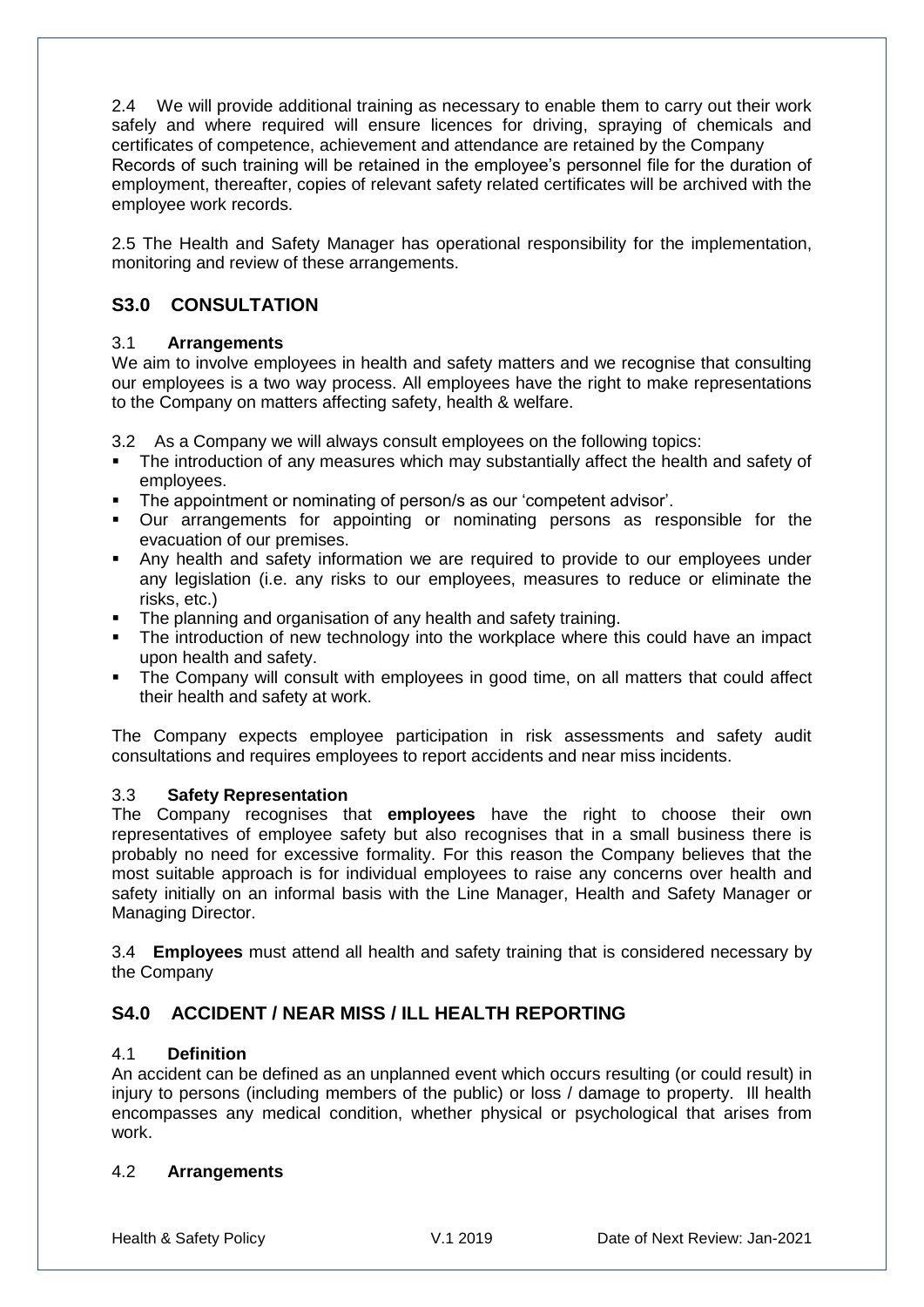The Company acknowledges that all accidents should be properly investigated and that they are should be recorded in the accident book. Employees commencing work with the Company are instructed in accident and incident reporting procedures. All accidents and incidents are investigated to determine the causes and any actions necessary to prevent a recurrence. All accident records and investigation materials e.g. witness statements, photographs, measurements and other relevant details are filed confidentially and retained for a minimum of three years.

Instances of ill health which are believed to be work related will be investigated in a similar way as other incidents, with occupational health advice being obtained as necessary.

As an employer we have legal duties that require us to report and record some work-related accidents. Responsibility for reporting such incidents which fall within the reporting requirements of the Reporting of Injuries, Diseases and Dangerous Occurrences Regulations lies with the Health and Safety Manager, and in his/ her absence, the Managing **Director** 

**Employees** who have an accident at work should:

- As soon as possible, report the matter to their Line Manager who will notify the Health and Safety Manager
- Co-operate fully with any subsequent investigation process
- Incidents where nobody was hurt but they could have been (i.e. 'near-misses') should also be reported to their Line Manager.

Employees are reminded that whilst reporting is important, they **must** take any other action necessary to prevent themselves or others from being harmed. Employees must never ignore a hazardous situation.

#### 4.3 **Reporting to Health and Safety Executive (HSE)**

Employers have a duty, not only to record accidents at work, but also to report to the HSE, certain categories of accident, ill health (or disease) and/or dangerous occurrence. These are listed as follows:

#### 4.4 **Immediately reportable** (online using HSE Form F2508 at [www.hse.gov.uk/riddor\)](http://www.hse.gov.uk/riddor)

**Accidents / Dangerous Occurrences** including the following:

- Death of an employee, self-employed person or member of the public on your premises
- **Major Injuries**
- Dangerous occurrences these are events which are specifically defined in RIDDOR
- Death on employee within 1 year of the date of a reportable injury or condition at work

In the event of major injury or fatalities, these may be reported immediately by telephone but must be followed up by completing HSE Form F2508 within 10 days online at [www.hse.gov.uk/riddor.](http://www.hse.gov.uk/riddor)

#### 4.5 **Written notification to HSE within 15 days**

#### **Accidents** including:

Absences of more than 7 days as a result of work related injury or illness

To be reported by completing HSE Form F2508 online within 15 days of the accident occurring at [www.hse.gov.uk/riddor](http://www.hse.gov.uk/riddor)

### **Occupational diseases**

Where an employee informs their Line Manager of ill health which the employee believes to be work related, it is investigated in a similar way to other incidents, with occupational health advice being obtained as necessary. Where the employee is diagnosed with a condition and a report is received from a doctor confirming this, the responsible person will check the list of specified illnesses to determine if it must be reported to HSE.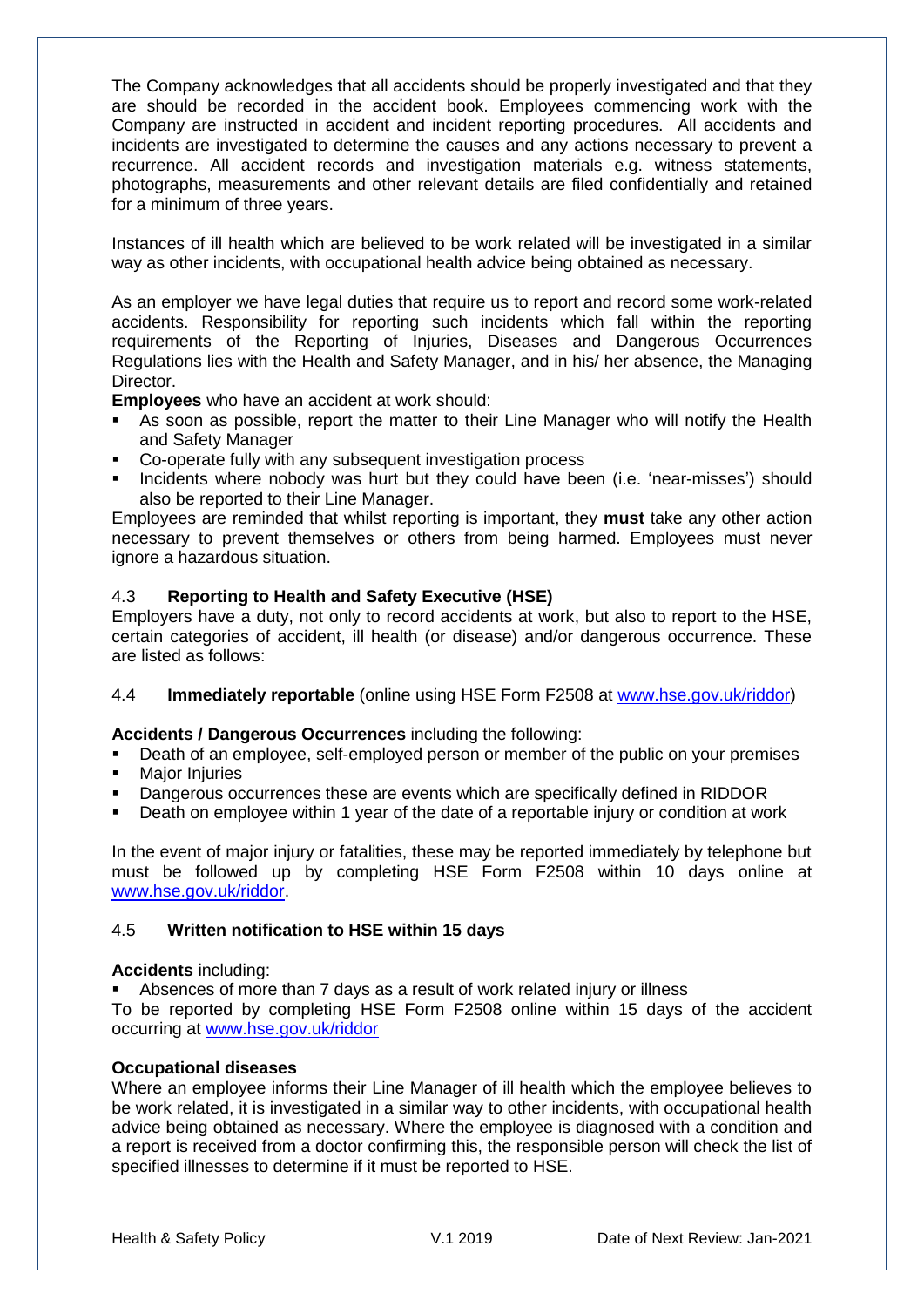# **S5.0 MONITORING AND REVIEW**

### 5.1 **Arrangements**

There is a legal duty placed upon all employers to monitor and review health and safety performance to ensure that management systems and arrangements are adequate. The Company is committed to regular review of performance against our health and safety policy.

We employ a range of monitoring and review processes to measure the effectiveness of our hazard controls and compliance which includes at least one annual formal review involving the Managing Director and relevant others. A record of this review will be retained by the Company.

Other measures that will form part of these arrangements include:

- Actively monitoring workplace conditions (e.g. workplace inspections, equipment checks).
- Reactive means (e.g. accident / near miss review).

5.2 **Employees** must cooperate with all reasonable measures that are in place for their health and safety and that of others. In order to assist in monitoring our arrangements they must report defects, hazardous situations or any other shortcomings to the Line Manager.

# **S6.0 AGGRESSION AND VIOLENCE**

# 6.1 **Responsibilities**

The Company is committed to implementing measures to reduce the risk of violence, this is broadly defined as any incident in which an employee is verbally abused, threatened or assaulted in circumstances relating to their employment.

### 6.2 **Arrangements**

We acknowledge this risk may be present in certain circumstances and will:

- Identify so far as is reasonably practicable, situations and persons who may be at risk using our knowledge, information and experience
- Risk assess the potential for harm and implement appropriate protective measures
- Provide information, supervision and instruction for employees during induction
- We encourage all employees to report every potential or actual act of aggression/abuse to the management who will investigate the incident promptly
- We will provide sufficient support to those involved in any incident by discussing freely the whole incident, and where appropriate we will utilise confidential counselling services

6.3 Where appropriate we will pursue prosecution of any offender.

# **S7.0 ASBESTOS**

### 7.1 **Responsibilities**

The Company acknowledges our responsibility to identify and manage the risk from asbestos containing materials in non-domestic premises where the duty holder responsibility lies with us either fully or in part.

### 7.2 **Arrangements**

We will, in the first instance, identify whether asbestos containing materials exist within our premises. The undertaking of an asbestos survey by a competent contractor is an example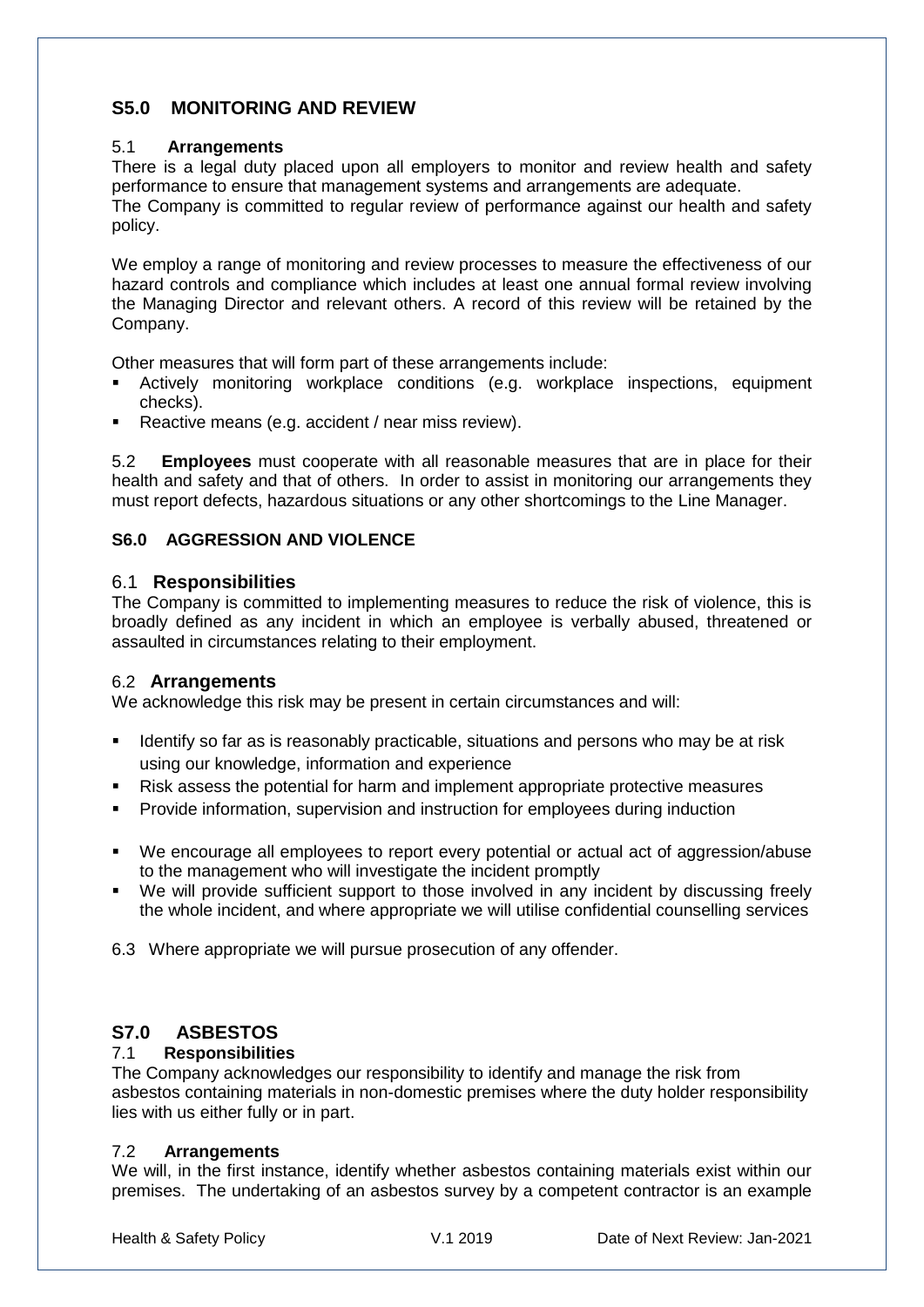of one of the methods how this might be achieved.

7.3 As a result of undertaking an asbestos survey, one of the following conditions may be identified:

- 1. No asbestos containing materials have been identified within our building(s)  **OR**
- 2. An asbestos survey has identified asbestos containing materials within one or more of the buildings, these have since been removed by a licensed and competent contractor and the area/s are now certified as clear  **OR**
- 3. We have identified several locations where asbestos containing materials (ACM's) are present within the building(s)/structure(s). Some of these materials are left in situ and have been made safe. These locations are clearly labelled

7.4 Where condition 3 has been identified as being present within our building(s) we will manage the risk from ACM's by implementing the following measures:

- Undertaking a risk assessment of remaining ACM's and retaining the document at the relevant site
- Implementing a management plan to prevent the accidental release of fibres and retaining the document at the relevant site
- The risk assessment and management plan will be reviewed at least annually and updated when there are changes in the matters to which they relate
- We will consult with our employees or their representatives on matters relating to the management of asbestos in the workplace
- Any person or contractor whose work may disturb the ACM's will be notified of the location of the materials and made aware that no work may be carried out in the immediate vicinity without a permit to work

**Employees** must report any signs of damage to identified asbestos containing areas to their Line Manager

**Employees** must report any loss or damage to signage identifying asbestos containing areas to the Line Manager.

# **S8.0 CONTRACTOR MANAGEMENT**

#### 8.1 **Arrangements**

The term "contractor" in this context means any company, firm, person or persons appointed to undertake work on behalf of the Company. This clearly encompasses a wide spectrum of work activities e.g. from repairing a photocopier to working on a roof. Equally, the range and scale of risks varies and therefore it is necessary to ensure that adequate controls are in place to ensure the safety of both contractors and the Company's own employees.

#### 8.2 **Responsibilities**

The Company acknowledges its duty to ensure, so far as reasonably practicable, the health and safety of contractors working at our places of work and carrying out work on our behalf. Contractors are also required to comply with health and safety legislation and where the work activities may directly affect our employees, co-operation and communication is especially necessary.

We will take all reasonable measures to ensure the competence of contractors working on our premises. The measures that will be taken will, of course, depend on the nature and level of risk associated with the contractor's activities, but may involve checking:

- **•** Professional qualifications
- **Membership of relevant trade associations**
- Health and safety policies and procedures
- Accident statistics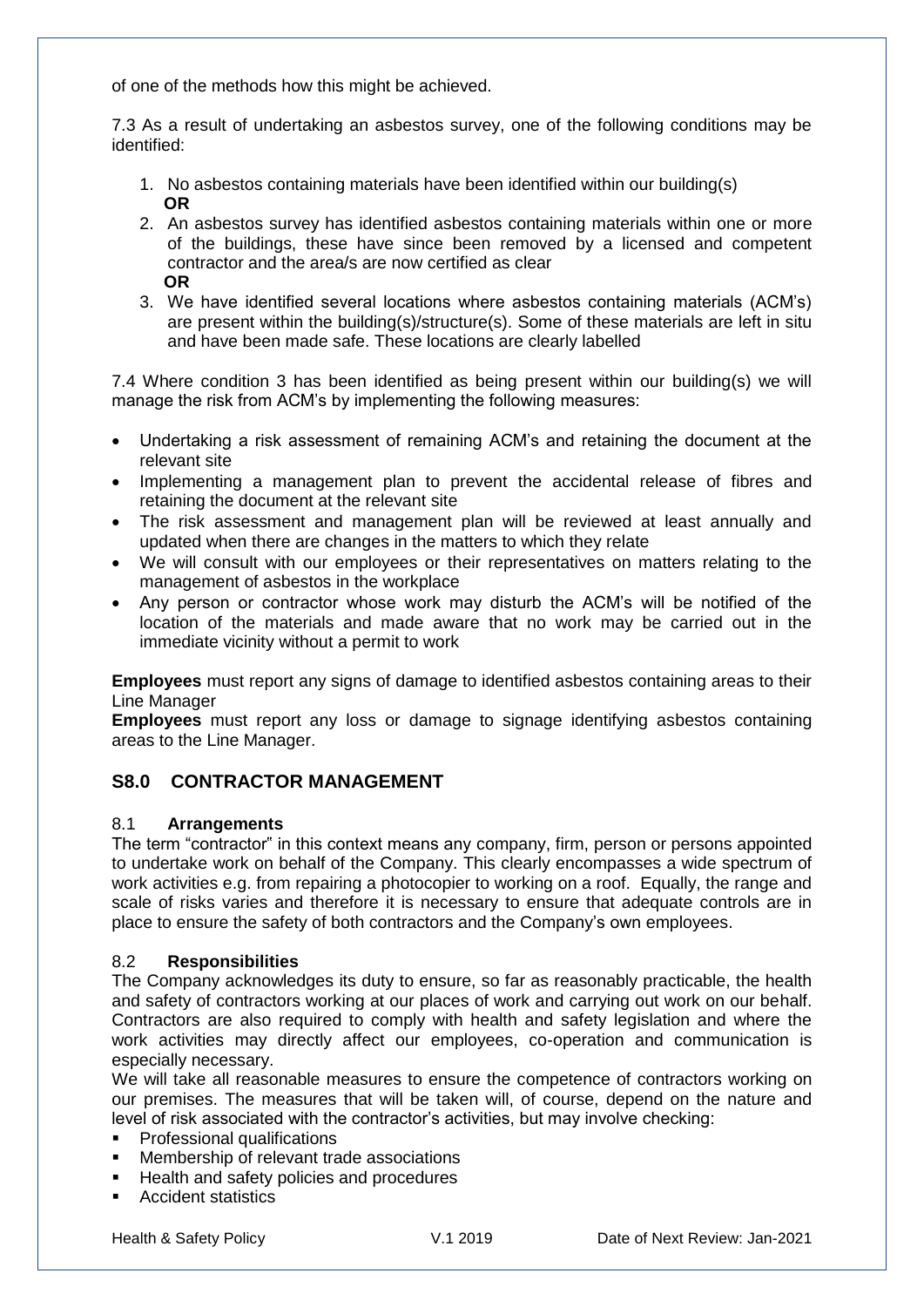- Risk assessments and method statements
- History of HSE enforcement action against the Company
- **References from previous clients**

All **contractors** are expected to follow the rules established for their and others' health and safety. In particular they will be required to sign in upon arrival where they will be provided with such information as is necessary to ensure their health and safety (names of first aiders, safety rules etc.).

We ensure that all contractor activities are appropriately supervised and in particular where medium/ high risk activities are to be undertaken, that details of supervisory arrangements are recorded on the risk assessment for the work.

8.3 **Permits To Work** (i.e. a formal, written, safe system of work to control potentially hazardous activities) are issued to Contractors undertaking specific types of work on our sites such as:

- Working at height such as carrying out roofing repairs
- Hot work which could cause fire or explosion
- **Entry into confined spaces**

Permits to work will be issued where contractor's work interfaces with normal production activities;

- The permit details the work to be done
- The precautions to be taken
- Permits are issued, checked and signed off as being completed by someone competent to do so, and who is not involved in undertaking the work

The Health and Safety Manager, Managers and Supervisors have operational responsibility for the implementation, monitoring and review of these arrangements.

**Employees** are required to be vigilant and must inform their manager and/or Health and Safety Manager of any danger to health and safety posed by a contractors work activity.

# **S9.0 CONTROL OF SUBSTANCES HAZARDOUS TO HEALTH (COSHH)**

#### 9.1 **Definition**

Substances (e.g. chemicals, vapours and dusts) which, by their nature may cause injury or harm to human health. Such injury or harm can be caused by direct contact with the skin or eyes, inhalation, ingestion (swallowing) or possibly even by puncture wounds.

#### 9.2 **Arrangements**

The Company is committed to the proper control of any substance deemed as hazardous under the COSHH Regulations and will ensure that a inventory of all hazardous substances is maintained at each site. All substances on the inventory that display a hazard warning symbol on the container (e.g. "irritant") will be assumed to be potentially hazardous. With this in mind, we will endeavour so far as is reasonably practicable to source substances that do not have such properties. In addition to its effects on human health and where possible we will consider the impact on the environment when purchasing or disposing of hazardous substances.

For those substances regarded as potentially hazardous and which cannot be replaced, we will obtain the Material Safety Data Sheet (MSDS) and will conduct a subsequent assessment of the risks that they present. Following the assessment we will introduce appropriate precautions and safe systems of work to prevent or control the identified risks.

We will inform, instruct and train employees about the risks and precautions to be taken, including where necessary the issue of appropriate Personal Protective Equipment (PPE).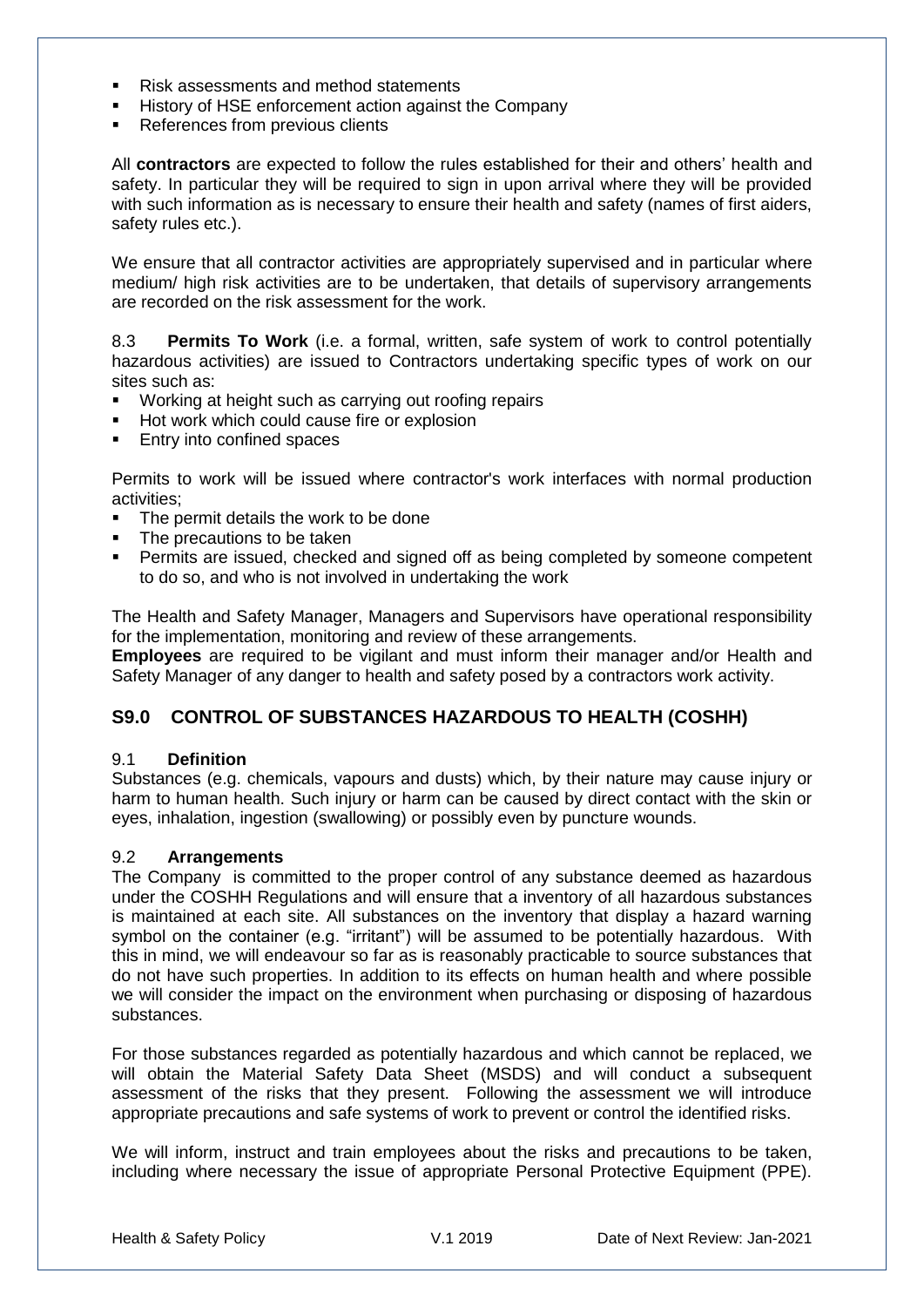Relevant licences and certificates of competency in handling and use of hazardous substances will be held on the employees personnel file.

The Line Managers are responsible for ensuring that COSHH assessments are conducted where necessary. Completed risk assessments will be retained in the company health and safety file.

9.3 **Employees** who have contact with hazardous substances should remind themselves of the content of material safety data sheets and COSHH assessments which have been carried out for those substances. **Employees** must inform their Manager if they suffer from ill health which they feel may be attributable to the substances they are using (e.g. dermatitis or asthma).

9.4 Any **female employee** who is pregnant should inform the Line Manager as soon as the expected date of confinement is known, so that any risks to her or the unborn child can be properly assessed. This is particularly important if her work brings her into contact with hazardous substances. Likewise, any employee who is still nursing a child should inform the Management on her return to work.

# **S10.0 DISPLAY SCREEN EQUIPMENT (DSE)**

### 10.1 **Definition**

Display Screen Equipment (DSE) which may also be known as VDU, is any display screen showing text, numbers or graphics, this usually refers to computers (including laptops). DSE users are employees who use such equipment for a significant part of their work (e.g. more than one hour per day on a daily basis).

#### 10.2 **Arrangements**

The Health and Safety (Display Screen Equipment) Regulations require us as employers to assess workstations of DSE users, ensure that these meet minimum requirements, plan work patterns to minimise risks to DSE users, arrange eye tests if requested and provide health and safety training / information, and spectacles if necessary solely for DSE use.

The Company will ensure that a workstation assessment is conducted for each member of employees to identify any hazards that could create a risk to the health and wellbeing of that person. Reasonable necessary measures will be taken to reduce the risk of any significant harm occurring.

The process will be undertaken by means of an initial Self-Assessment checklist which should be completed within one week of an employee's starting work with the Company. Thereafter assessments will be completed regularly or when circumstances suggest that a review is necessary (e.g. reported health problems, significant change in workstation set up / equipment).

The Company will also:

- Ensure that workstations meet minimum requirements, which includes provision of an adjustable chair, satisfactory lighting, sufficient space and comfortable temperature levels.
- Plan work so that there are breaks or changes of activity or allow employees to suitably manage their own workflow to achieve this for themselves.
- For users who request an eyesight test under the DSE Regulations we will meet the cost of these if required to do so.
- Where it is determined that the employee needs spectacles to enable them to carry out work at their screens (but not for other purposes), meet the cost of these.<sup>3</sup>

 3 The Company reserves the right to use preferred opticians to supply spectacles in these circumstances. The cost will be for basic frames and the lenses recommended by the optician. If an employee wishes to have more expensive spectacles, they must pay the difference in cost.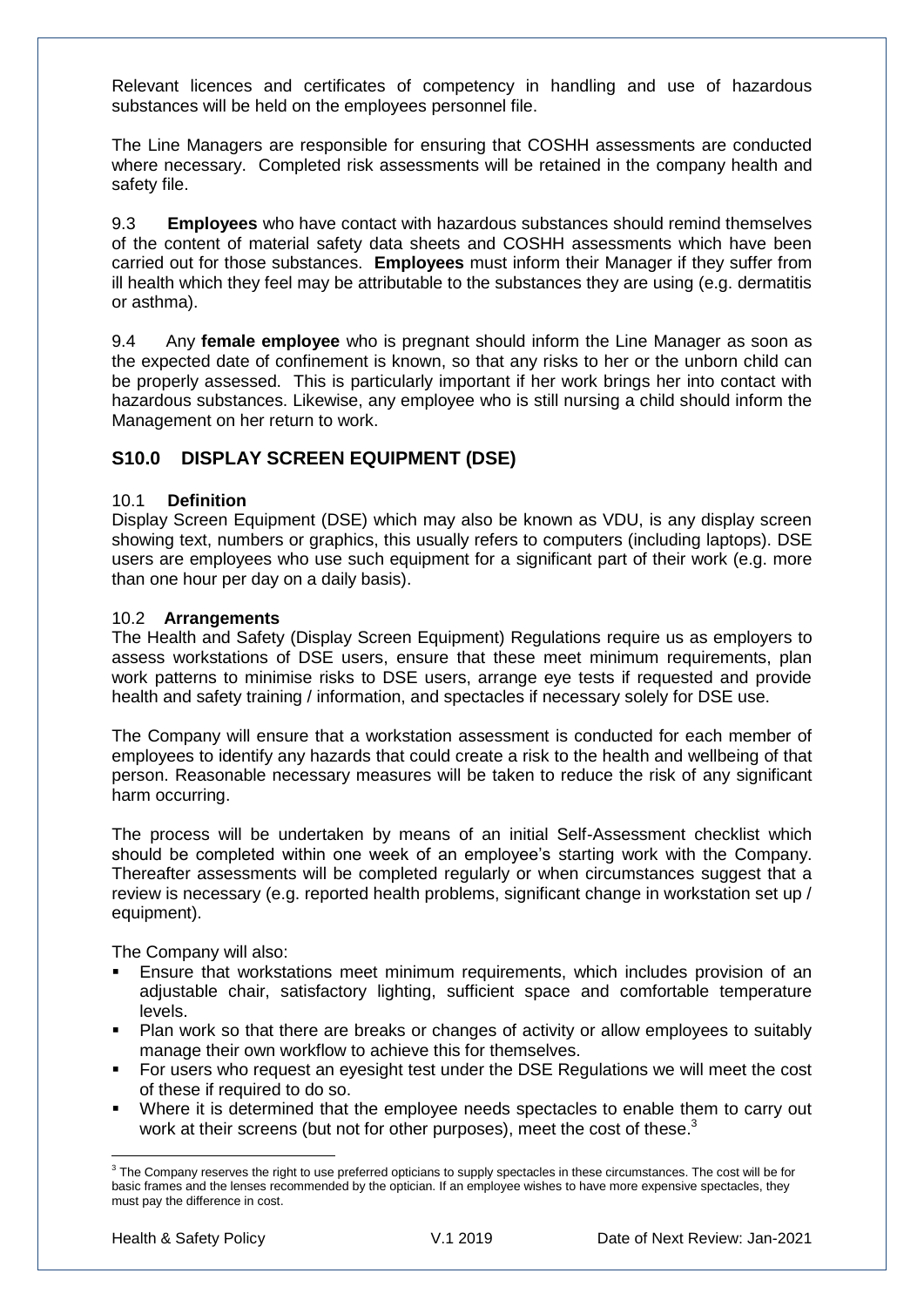### 10.3 **DSE Training**

All DSE users shall receive instruction, as necessary, in setting up their workstations prior to starting such work and/or on a refresher basis. The instruction will include information on identification of DSE related ill health effects and what to do if they experience them.

10.4 **Employees** must work in accordance with the instruction they have received. In addition, if they are aware of any ill health effects that they may be suffering as a result of their use of DSE, they must bring this to the attention of the Line Manager.

# **S11.0 DRUGS AND ALCOHOL**

#### 11.1 **Definition**

The Company is committed to maintaining a safe, healthy and productive work environment free of the misuse of drugs (either legally prescribed or those classified under current legislation as illegal), alcohol, solvents and related substances. Abuse of any of the aforementioned items does not only impair employee health and performance, but can also create unsafe working conditions for the individual and his or her colleagues.

#### 11.2 **Arrangements**

Notwithstanding the need to be understanding of the problem, the Company forbids the use, possession, concealment, transportation, promotion or sale of prohibited substances by employees whilst on Company premises, in Company vehicles, or on Clients' premises. Contravention of this will be considered gross misconduct and employees will be subject to action under the Company's disciplinary procedure up to and including dismissal. Where it is suspected that criminal activity is occurring on Company premises, this will be reported to the appropriate authorities.

In order to maintain a safe working environment an employee suspected of being "under the influence", may be sent home and may also be subject to action under the Company's disciplinary procedure up to and including possible dismissal.

The Company recognise that alcohol and substance dependency is an illness and voluntary declaration of substance dependency or abuse will enable the Company to support those affected and take appropriate action to control risks.

We will act on the advice provided by a competent Medical Advisor in respect of any rehabilitation programme and the reasonable adjustments that may need to be made for an employee undertaking treatment for substance dependency.

We reserve the right to conduct searches if there is reason to believe prohibited or restricted substances may be present on work locations.

11.3 **Employees** must not therefore report for work under the influence of a prohibited substance. "under the influence", means that there is a sufficient amount of the substance in the employee's system to produce a positive result from a medical test or breathalyser unit, and/or the employee shows erratic or abnormal behaviour likely to pose a risk to others, or to interfere with their job performance.

- Employees must seek professional help if they have a substance abuse problem.
- Employees must report to their Manager any suspicions/knowledge they may have of any other employee who is or maybe under the influence of drugs or alcohol.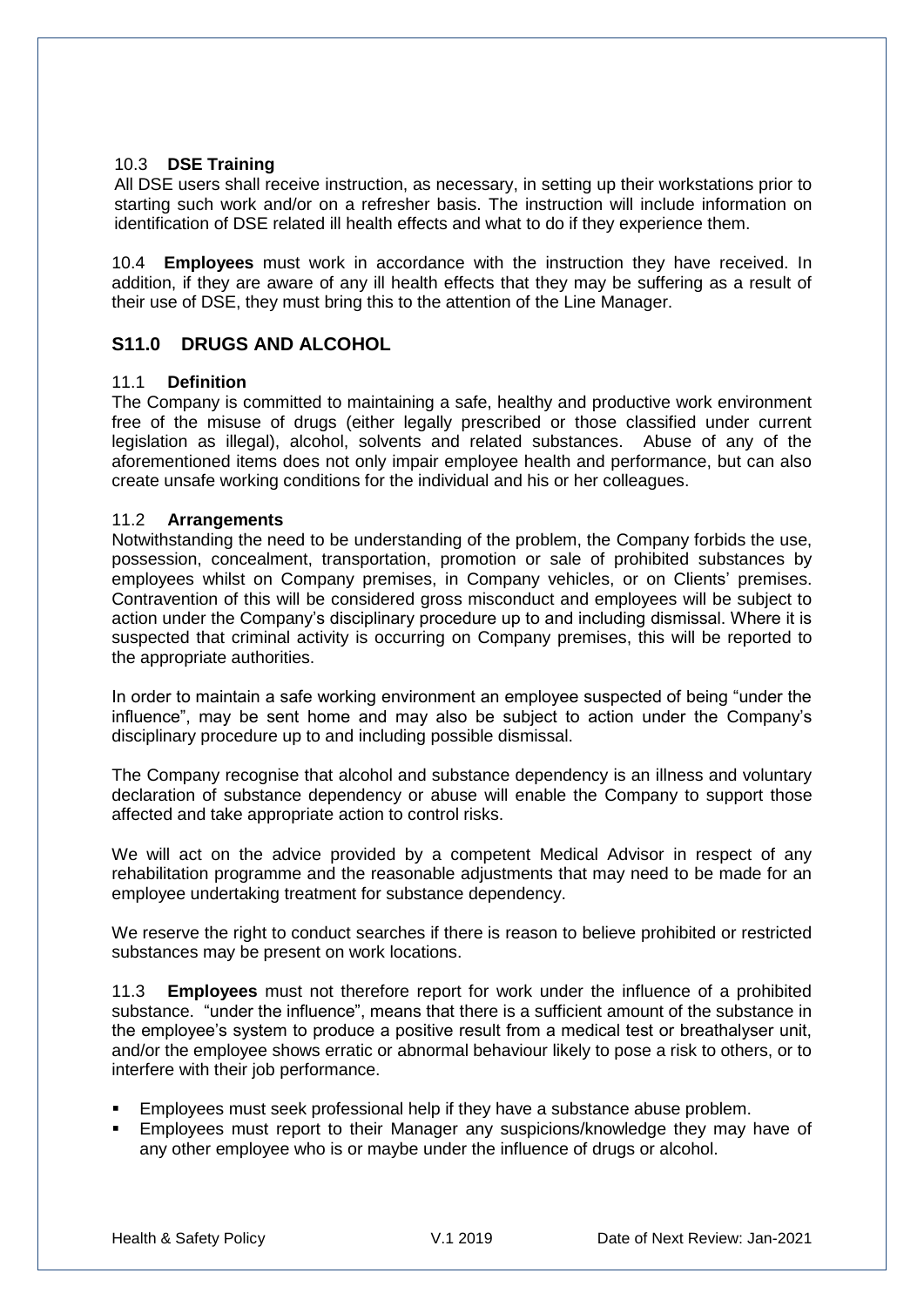In addition to the above requirements, employees must notify the Line Manager if they are taking legally prescribed medication that may affect their ability to work safely.

# **S12.0 EVENT MANAGEMENT**

### 12.1 **Responsibilities**

The Company is committed to planning, organising and monitoring the safety of employees and non-employees attending corporate and social events.

### 12.2 **Arrangements**

Suppliers of equipment and food stuff are subject to vetting procedures to ensure high standards of safety are maintained so far as is reasonably practicable.

- We ensure the venue and equipment provided by this or other organisations are fit for purpose
- We ensure fire safety legislation is complied with in full
- We ensure suppliers of equipment and/ or food stuff are assessed and approved
- We ensure the welfare of personnel in attendance are catered for
- We ensure first aid provision is planned
- We ensure children will be suitably supervised by responsible persons
- We ensure so far as reasonably practicable that alcohol consumption complies with legal standards
- We consider transport arrangements as necessary

12.3 Employees are instructed that they must report to the event organiser and/ or management any adverse occurrence immediately, examples of these include; consumption of alcohol by a minor, damage to equipment or the structure of the venue caused by an incident during the event, any unsafe situation, any act or threat of violence.

# **S13.0 EXPECTANT AND NURSING MOTHERS**

#### 13.1 **Definition**

A new or expectant mother is defined as being an employee whose employer has been advised in writing that she is pregnant, has given birth in the last six months or is breast feeding.

### 13.2 **Arrangements**

The Company recognises its duty to ensure the health, safety and welfare of new and expectant mothers in the work place and will put in place all necessary controls to safeguard the mother and unborn child so far as is reasonably practicable. To meet this duty we will:

- Undertake a specific risk assessment for any pregnant or new mother working in the premises
- **Include the new and expectant mothers in the risk assessment process**
- **Ensure that the risk assessments are reviewed throughout the pregnancy and upon** return to work
- Where necessary, seek advice from an occupational health service provider

The Line Managers have operational responsibility for the implementation, monitoring and review of these arrangements.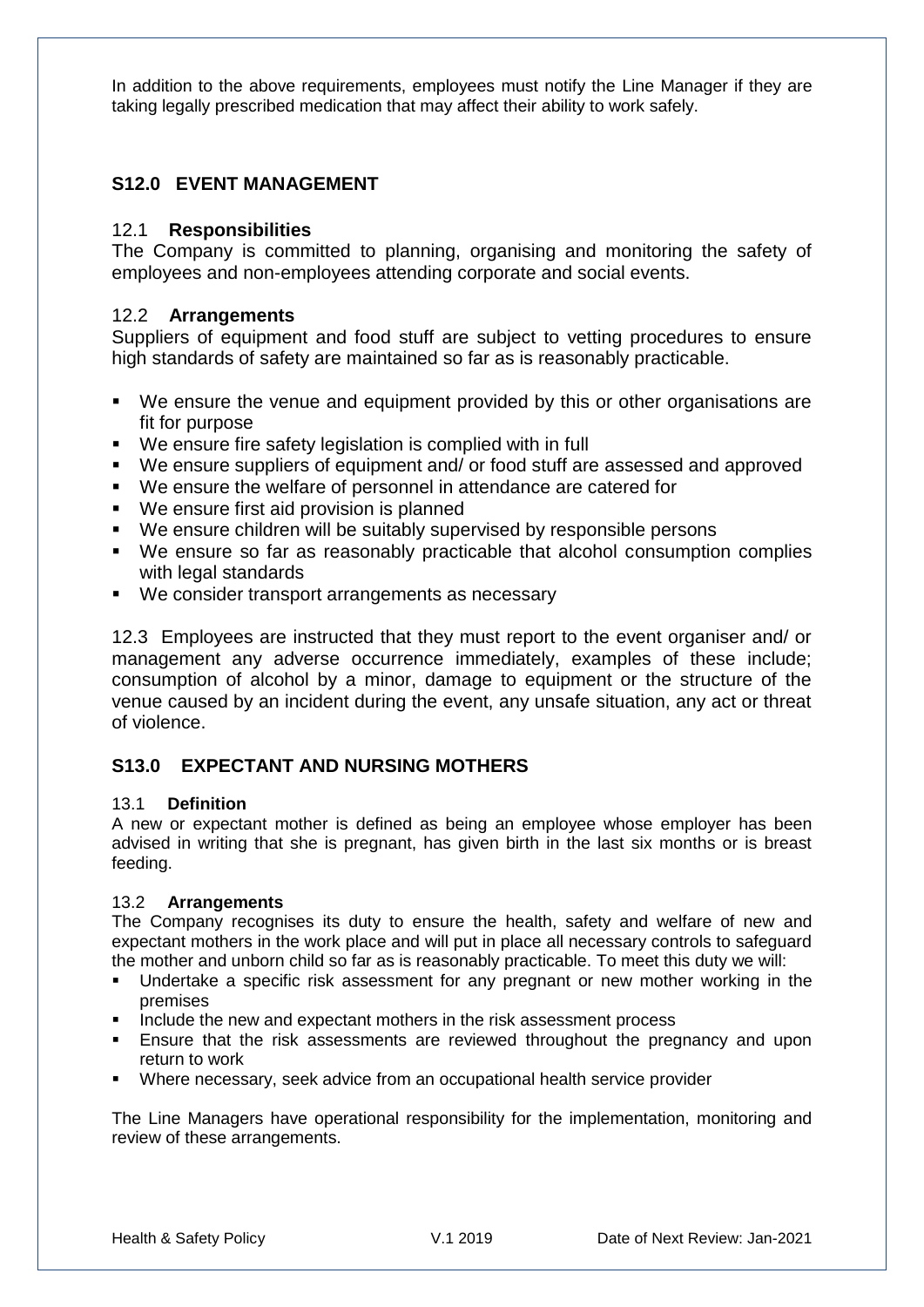13.3 **Employees** must report their pregnancy to the Line Manager and must subsequently report relevant changes throughout their pregnancy to ensure the risk assessments undertaken remain valid and up to date.

# **S14.0 FIRST AID**

#### 14.1 **Definition**

Provision of immediate assistance in the event of an accident or illness and where medical treatment may be required or where no further treatment is necessary.

#### 14.2 **Arrangements**

The Company will ensure that sufficient first-aiders and appointed persons<sup>4</sup> shall be trained (with up to date qualifications) to ensure that first aid coverage is always provided during working hours.

A fully stocked first aid kit<sup>5</sup> shall be maintained in prominent positions throughout each of the premises. Each first aid kit will contain a list of contents which should be appropriate to the nature of work and injuries that may therefore be sustained. Any first aid treatment given and/or use of first aid provisions shall be recorded in the Accident Book in accordance with the accident reporting procedure.

Any employee who uses items from the first aid kit must inform the First Aider as soon as possible, so that the kit can be replenished.

#### 14.3 **First aid training / information**

The Health and Safety (First Aid at Work) Regulations identify three different first aid roles that may be assigned. These first aid roles require different levels of training which in turn reflects the anticipated first aid conditions and the type of treatment that may need to be administered. The three possible first aid roles are:

**First Aider** (**FAW**) - this requires that the individual has undertaken a **three day** first aid training course. This will enable the individual to:

- **(**a) Provide emergency first aid at work (see below);
- (b) Administer first aid to a casualty with:
	- Injuries to bones, muscles and joints, including suspected spinal injuries; chest injuries; burns and scalds; eye injuries; sudden poisoning; anaphylactic shock;
- (c**)** Recognise the presence of major illness and provide appropriate first aid.

**Emergency First Aid at Work (EFAW)** - this requires that the individual has undertaken a **one day** first aid training course. This will enable the individual to

(a) Understand the role of the first-aider including reference to the importance of preventing cross

infection, the need for recording incidents and actions, as well as the use of any available equipment

- (b) Assess the situation and circumstances in order to act safely, promptly and effectively in an emergency
- **(**c) Administer first aid to a casualty who is unconscious
- (d) Administer cardiopulmonary resuscitation
- (e) Administer first aid to a casualty who is choking
- (f) Administer first aid to a casualty who is wounded and bleeding
- (g) Administer first aid to a casualty who is suffering from shock
- (h) Provide appropriate first aid for minor injuries

1

<sup>&</sup>lt;sup>4</sup> As defined by the Health and Safety (First Aid at Work) Regulations

<sup>&</sup>lt;sup>5</sup> The contents should be determined by means of an assessment of first aid needs.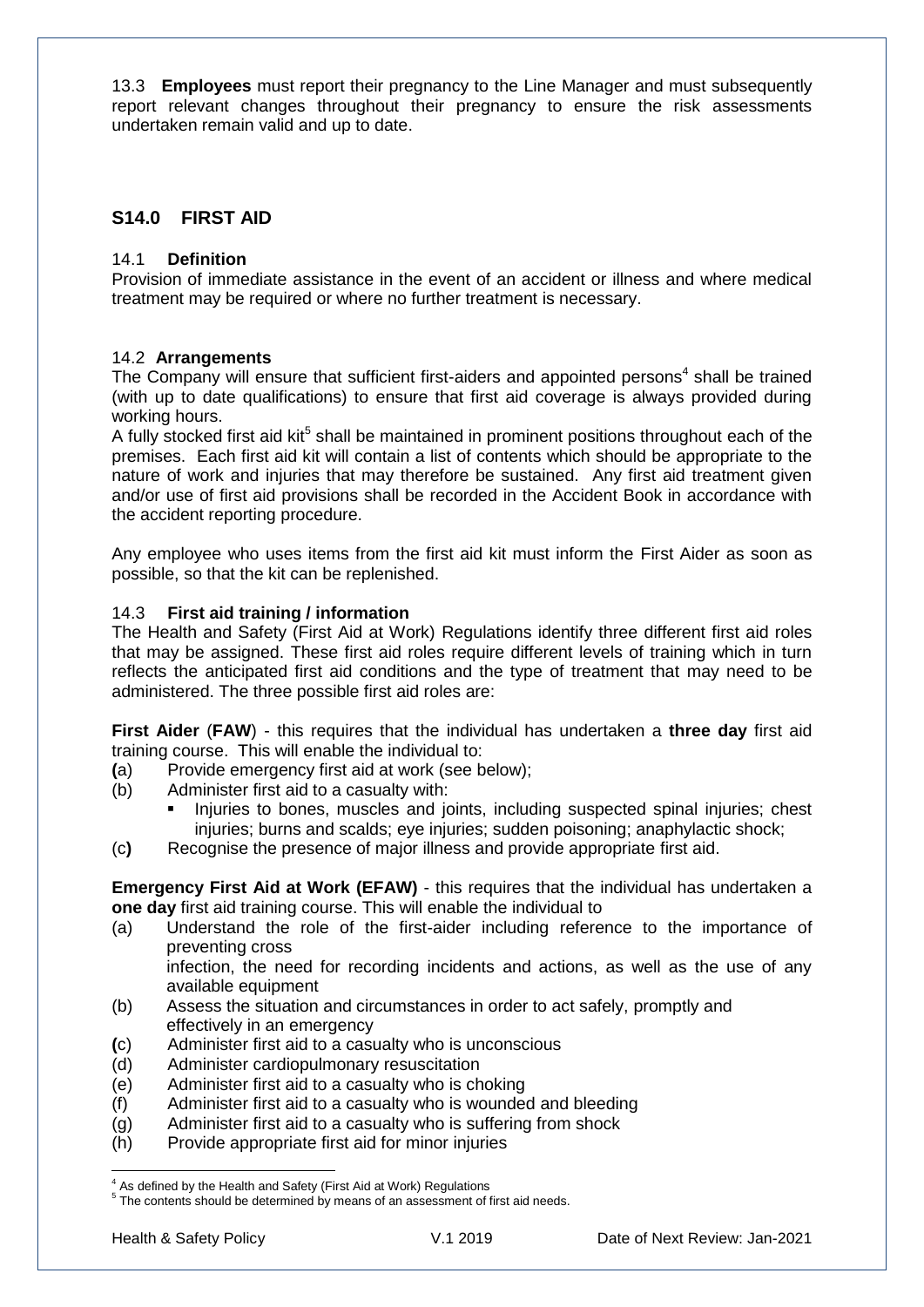**Appointed Person** - this is an individual who is always available to take charge of the firstaid arrangements, including looking after the equipment and facilities and calling the emergency services when required. The role does not require first aid training but obviously the individual should be provided with sufficient information to carry out their duties in an emergency.

Posters containing details of all currently appointed first aiders will be displayed at our workplace.

# **S15.0 HEALTH SURVEILLANCE/ OCCUPATIONAL HEALTH**

# 15.1 **Responsibilities**

The Company acknowledges its duty to ensure the health and wellbeing of our employees who may be affected by any incidence of ill health arising from their work activities. Subject to our risk assessment programmes we will where necessary implement systematic, regular and appropriate procedures to detect early signs of work-related ill health among employees exposed to certain health risks, and act on the results. Although not exhaustive hazards which may require health surveillance where we cannot eliminate the hazard may include, noise, vibration, exposure to solvents, dusts, fumes, biological agents, hazardous substances, and extremes of hot or cold working conditions.

### 15.2 **Arrangements**

We will where necessary;

- Nominate senior employees members to coordinate and manage health surveillance screening programmes
- **Ensure that the development of the strategies and procedures relating to health** surveillance are undertaken by competent, trained personnel and communicated to employees
- **Ensure that Managers, employees and others follow safe working procedures** and rules
- **Provide and record relevant training**
- Record any health surveillance that is undertaken in a secure manner
- **Monitor and review our systems**
- Make improvements to the way we coordinate health surveillance based on our experiences of use of our systems.

# **S16.0 HOME WORKING/ WORKING AWAY FROM HOME**

### 16.1 **Responsibilities**

The Company acknowledges its duty to ensure the health and safety at work of our employees and this includes assessment and control of the risks associated with working at home. Through the risk assessment and consultation procedures we organise and plan these working arrangements.

### 16.2 **Arrangements**

We will ensure suitable and sufficient risk assessments of hazards associated with home working are undertaken to ensure the activity and work equipment does not present a hazard to others within their home so far as reasonably practicable.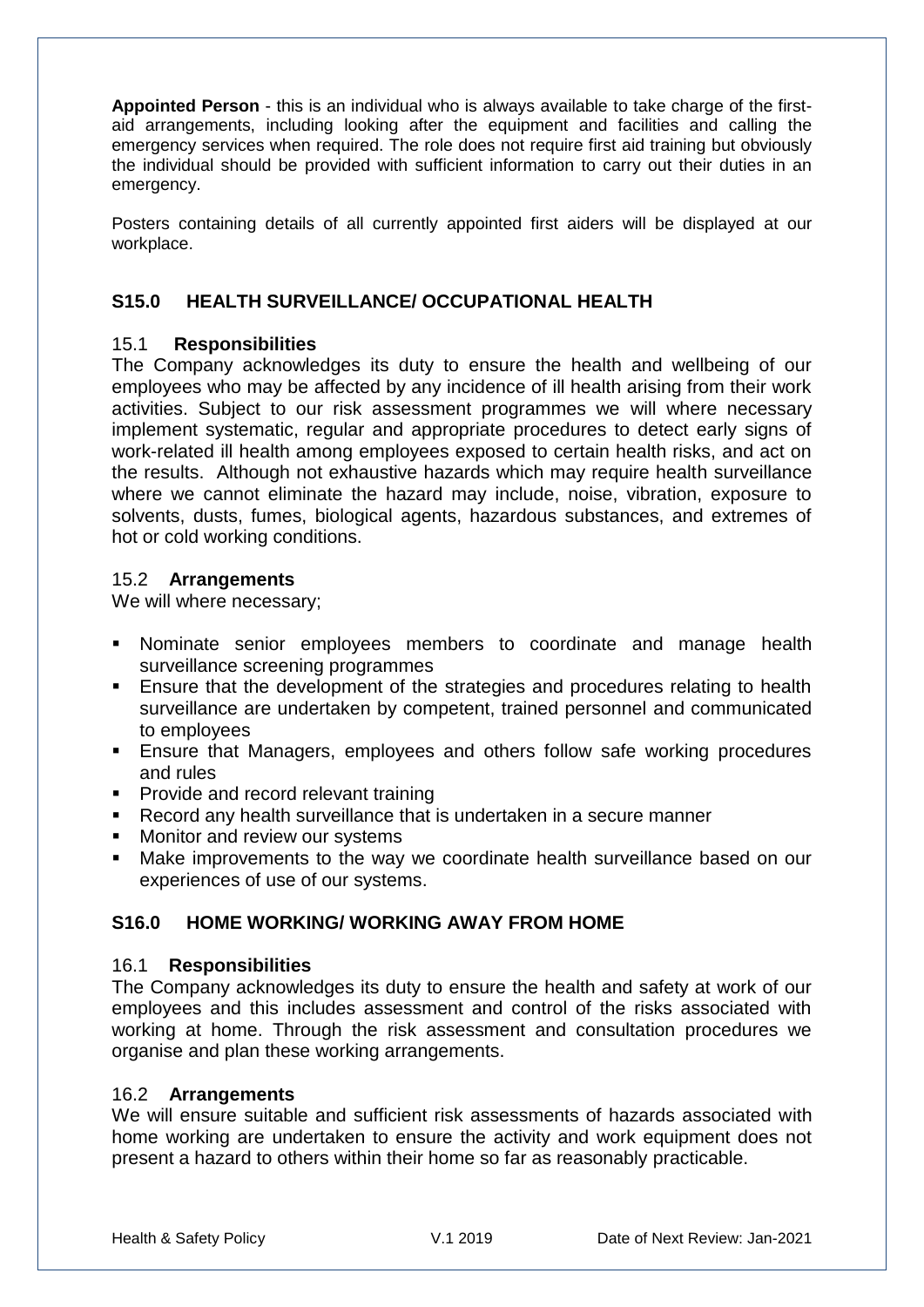- Where we provide equipment for work purposes at home, we ensure the equipment is correct for the job being done and sufficient information and training is given on its use
- Arrangements will be made for the equipment to be checked regularly and it will be required to be kept in a safe condition
- The necessary personal protective equipment (PPE) will be provided as a result of risk assessment of the work task, process and equipment
- We will include homeworkers in our organisation's consultative process by agreed methods
- We will ensure regular communication with home workers takes place
- Our employees are instructed to cooperate with us, as their employer, in order that we can meet health and safety compliance. This will include completing relevant checklists with regard to safety upon request, having input to the risk assessment process of identified hazards and may include the employer visiting the place of work, in this instance the employee's home, to satisfy themselves that hazards and work activities are effectively managed.

# **S17.0 INFECTION CONTROL**

### 17.1 **Definition**

The Company acknowledges its duty under the Control of Substances Hazardous to Health Regulations to ensure the health and safety at work of our employees and others affected by our business undertakings in controlling the risks posed by exposure to harmful micro-organisms by infection, allergy or toxicity.

### 17.2 **Arrangements**

We implement a number of strategies to prevent the spread of infection which includes;

- Risk assessment of the hazards and implementation of recognised control measures provided by all regulatory bodies including the Department of Health, the Advisory Committee on Dangerous Pathogens and the Health and Safety **Executive**
- **Provision of induction and continued regular training**
- **Protection of employees through immunisation where necessary**
- We provide information, instruction and training in good hygiene practices
- We provide instruction and supervision to ensure wounds or moist skin conditions are covered with waterproof dressings
- We supply and monitor appropriate personal protective equipment including disposable latex gloves and disposable aprons
- We ensure senior employees are responsible for the supervision and monitoring of safe systems of work
- We implement systems for ill health reporting and recording

17.3 We access advice and support from an occupational health service provider as necessary

17.4 We consult with employees or their representatives on matters of health and safety.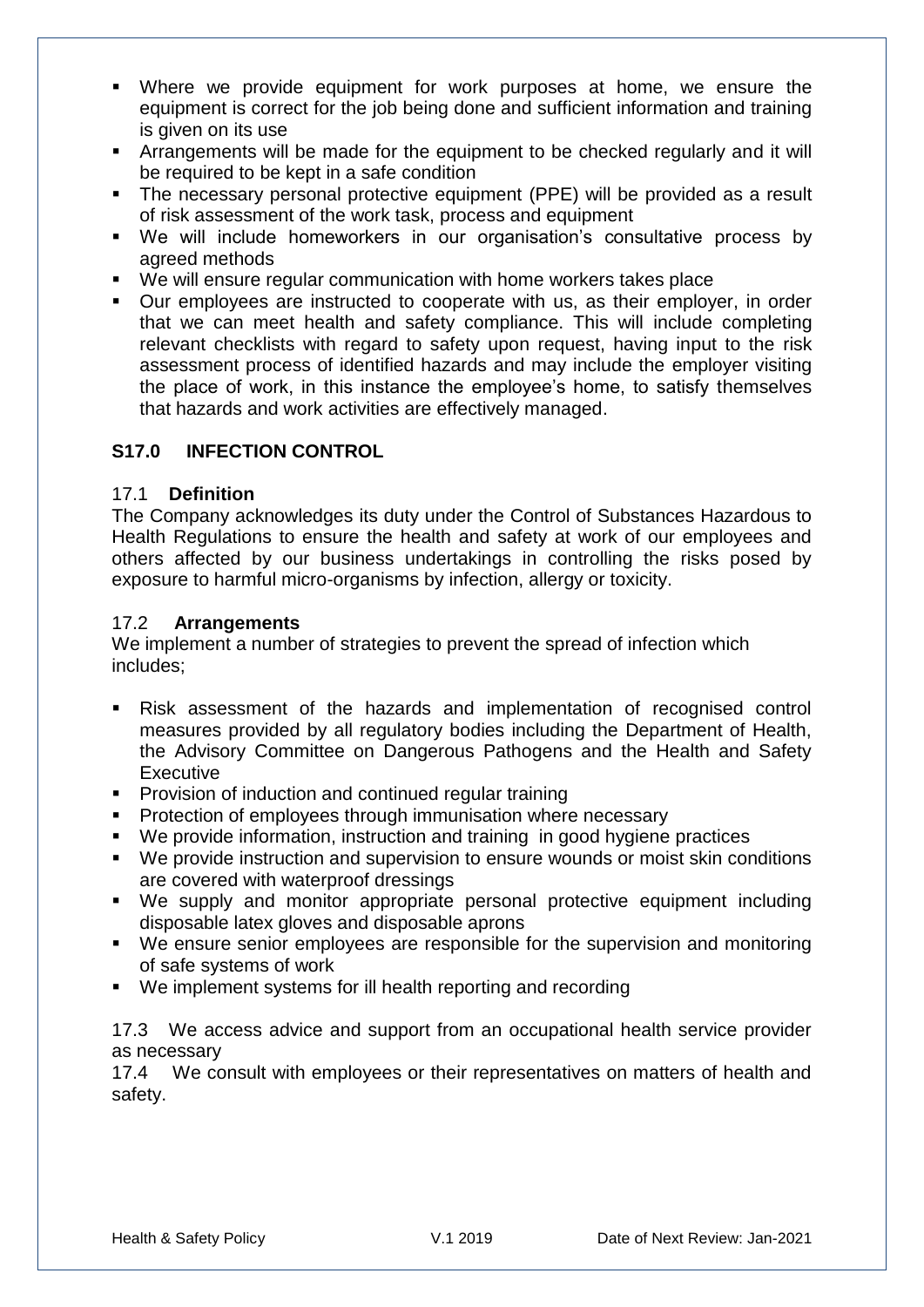# **S18.0 LANDLORD RESPONSIBILITY**

The Company is committed to ensuring the safety of our tenants and others who may be affected by our tenants' activities within a completely commercial environment. We have prepared a lease document which sets out the terms of the agreement.

- Our Landlords' and tenants' obligations are primarily regulated by what the lease states
- We retain the right to inspect leased premises to ensure health and safety matters are being managed effectively
- We communicate and coordinate with our tenant/s arrangements for inspection, maintenance and service of the electrical installation
- We coordinate fire drills with our tenant/s
- We obtain a copy of the tenants fire risk assessment for our records
- We provide where relevant, information on the management of asbestos within the premises and retain the right to seek entry to the premises to monitor the condition of the asbestos periodically
- We provide where relevant, information on the management of legionella within the premises and retain the right to seek entry to the premises to monitor the effectiveness of the controls periodically.

# **S19.0 LEGIONELLA**

### 19.1 **Definition**

Legionellosis is the collective name given to the pneumonia-like illness caused by legionella bacteria. Legionnaires' disease is potentially fatal and everyone is susceptible to infection however, some people are at higher risk, including:

- People over 45 years of age
- Smokers and heavy drinkers
- People suffering from chronic respiratory or kidney disease
- Anyone with an impaired immune system

The bacterium Legionella pneumophila and related bacteria are common in natural water sources such as rivers, lakes and reservoirs, but usually in low numbers. They may also be found in purpose-built water systems such as cooling towers, or any system where the temperature is suitable for the bacteria to grow.

People can catch Legionnaires' disease by inhaling small droplets of water, suspended in the air, containing the bacteria. Certain conditions increase the risk from legionella, including:

- Water temperature between  $20-45$  °C, which is ideal for growth
- Creating and spreading breathable droplets of water, e.g. aerosol created by a cooling tower, or water outlets
- Stored and/or re-circulated water
- A source of nutrients for the organism e.g. presence of sludge, scale or fouling

The symptoms are similar to those of flu, i.e. high temperature, fever and chills, cough, muscle pains and headache. In a severe case, there may also be pneumonia, and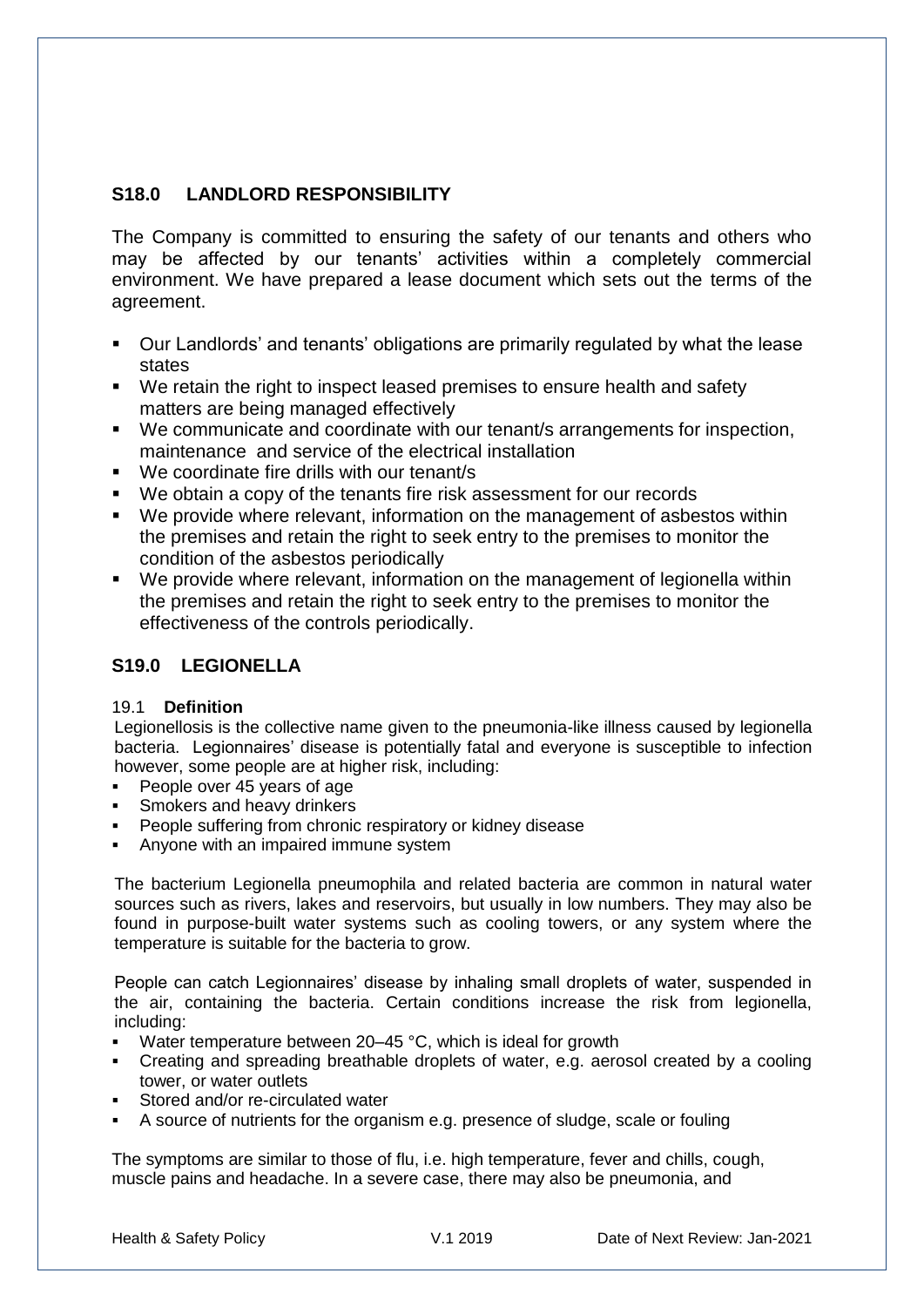occasionally diarrhoea, as well as signs of mental confusion. Legionnaires' disease is not known to spread from person to person.

#### 19.2 **Arrangements**

The Company recognises that Legionella contamination is a potential hazard to our employees, although it also recognises that this risk is, in normal circumstances, likely to be minimal. We will therefore comply with our duty to consider the risks from legionella and take suitable precautions to control any identified risk. We will:

- Ensure a suitable and sufficient assessment of the risk of exposure to legionella bacteria from work activities and water systems on work premises is undertaken by a competent person
- In accordance with the findings of that assessment (if necessary), we will prepare a written scheme for controlling and managing the risk and appoint a 'responsible person' to be responsible for the implementation of precautions
- Keep records of the precautions taken and review the assessment regularly

The Health and Safety Manager has operational responsibility for the implementation, monitoring and review of these arrangements.

# **S20.0 LONE WORKING**

#### 20.1 **Definition**

As defined by the Health and Safety Executive HSE lone working involves "those who work by themselves without close or direct supervision". It is possible, however, that on occasion an individual employee remains for a few minutes after others have left (e.g. to lock up the office). In such circumstances, there is not normally any cause for concern but, of course, we recognise that there may be additional hazards (such as personal security on dark evenings) and thus we will seek to minimise the risks posed to our employees.

#### 20.2 **Arrangements**

As a Company, we do not expect any employee to work alone unless suitable risk controls have been put in place. This will require that there are adequate means of communication for any employees in this situation and any other appropriate measures (as dictated by the individual circumstances) are put in place.

20.3 Any **employee** who finds themselves in a lone working situation must inform their Manager so that, if extra precautions are required, these can be agreed. That employee must, in turn, fully comply with the agreed arrangements.

Employees must report any change in personal details which may impact on our ability to swiftly respond to an emergency situation on their behalf (e.g. changes in contact details, mobile phone number etc.).

# **S21.0 MANUAL HANDLING**

### 21.1 **Definition**

Manual Handling is defined as the use of bodily force to lift, push, pull, carry or otherwise propel loads. Whilst strains and sprains are the most frequently sustained types of injury, it should not be overlooked that cuts, bruises and fractures may also result from not taking adequate care when undertaking manual handling tasks.

#### 21.2 **Arrangements**

The Manual Handling Operations Regulations require employers to avoid as far as is reasonably practicable, the need for manual handling operations. Where manual handling can't be avoided, then it is sometimes necessary to assess the remaining risks in more detail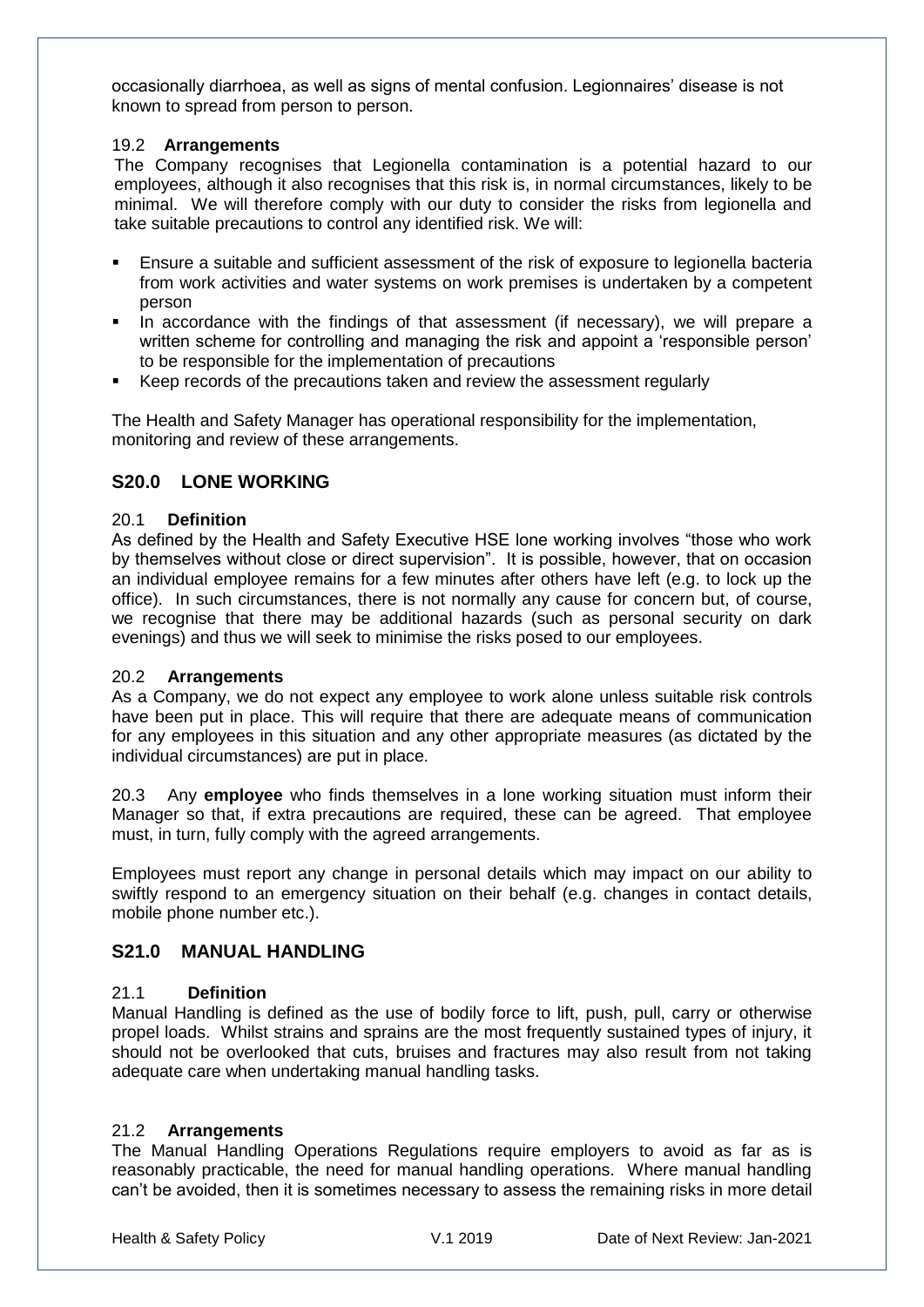to see what can be done to minimise those risks. In a low risk environment such as the office, this can usually be done quite easily e.g. using a trolley, splitting a box of photocopier paper. Occasionally when moving equipment, team lifting may be needed.

21.3 The Company will therefore ensure that where a general risk assessment has shown that a task carries a significant risk of injury due to the manual handling involved, a more detailed manual handling assessment is conducted. This detailed manual handling assessment should involve the employees affected in order to ensure that the resulting controls identified are viable and thus that the risks are reduced as far as is reasonably practicable.

21.4 All **employees** must, when undertaking tasks involving manual handling, follow any training that they have received. In addition, if they are aware of any factors (e.g. known medical condition, pregnancy) that could increase the risk of their being injured they must bring this to the attention of their Line Manager.

21.5 All employees shall receive appropriate information, instruction and additional training (where necessary) in manual handling techniques when joining the Company and at regular intervals thereafter. Such training shall be recorded in the employee's personnel file.

# **S22.0 OCCUPATIONAL DRIVING**

### 22.1 **Definition**

For the purposes of this policy, "Occupational Driving" is travelling from your work base for the purpose of work on behalf of the Company. This does not, therefore, include travelling (i.e. commuting) from home to your normal place of work.

### 19.2 **Arrangements**

The Company recognises the risks to employees that need to drive for work and is committed to the prevention of injury, loss of life and damage to property from work-related driving incidents. We have systems in place to ensure that any vehicle used for work purposes, including our employee's private vehicles, are suitable for the task and safe for the purpose. As a Company we will:

- Ensure that all drivers have a valid and appropriate licence to drive the intended vehicle.
- Ensure that the driving activities are covered by suitable and sufficient insurance.
- Ensure so far as reasonably practicable that any driver is fit for the driving expected of them.
- Ensure that wherever applicable, work scheduling does not encourage poor driving habits such as speeding or eating meals at the wheel and includes time for suitable rest periods.
- Provide drivers with information and instruction on general hazards and control measures which include personal safety and accident reporting procedures.
- Provide drivers with safety rules which include instruction to check that all vehicles are in a road worthy condition and that the weather is suitable for such a journey.
- Prohibit the use of mobile phones while driving unless hands-free (and even then, only when safe and legal to do so).
- **Smoking in the Company's vehicles is prohibited**

The Company is committed to having reasonably practicable measures to protect the health and safety of those driving for business purposes. To that end it will:

- **Ensure that drivers are competent and fit to do so (e.g. check driving licences upon** recruitment and periodically thereafter).
- **Provide any additional training that may be deemed necessary to reduce driving related** occupational risks.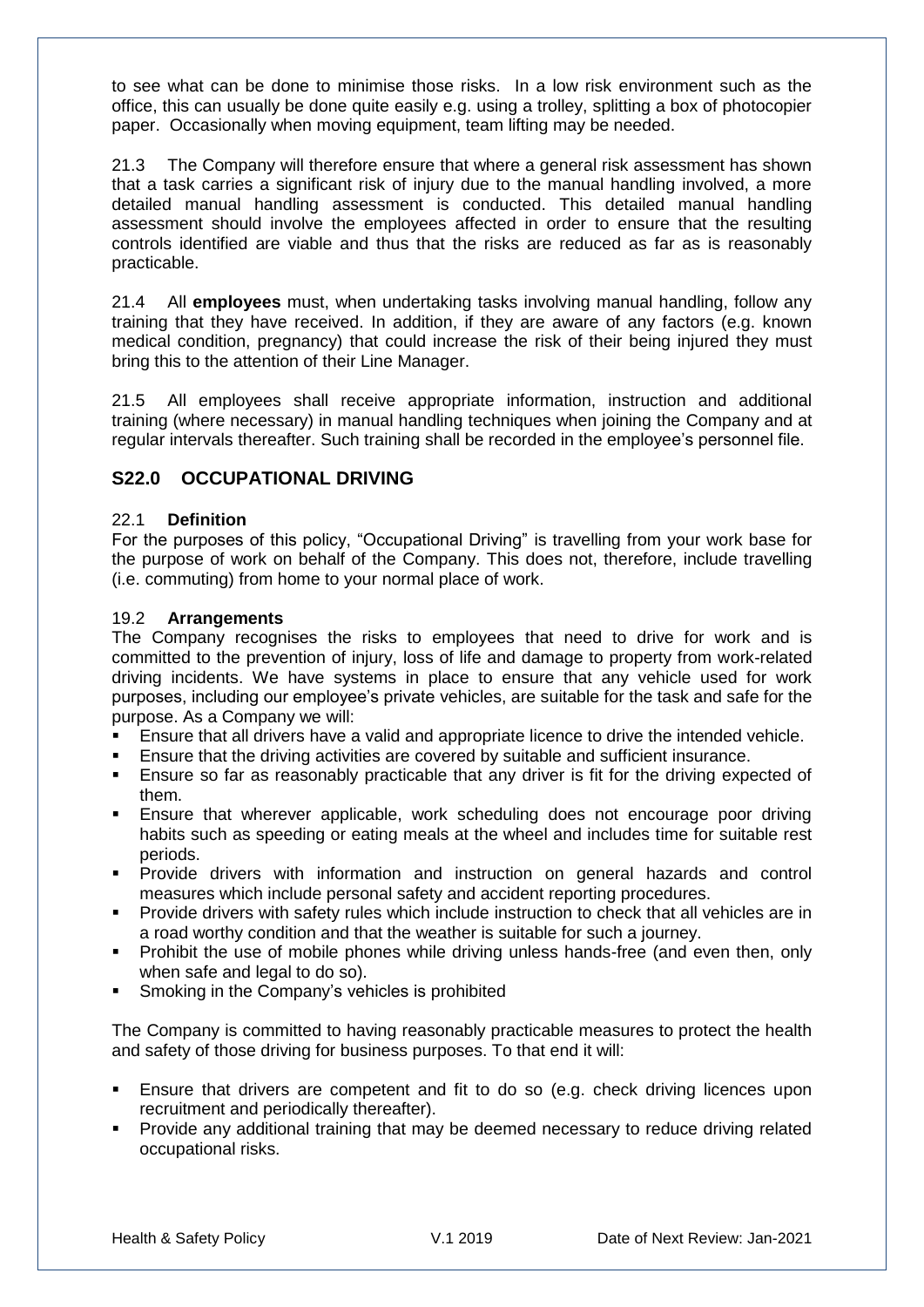22.3 **Employees** who are driving on behalf of the Company must at all such times drive in accordance with legislative requirements. Although the Company has financial responsibility for repairs and maintenance of Company owned vehicles, it will always be the driver's responsibility at the point of use, to ensure that the vehicle is properly maintained and roadworthy. It is therefore, vital, that drivers carry out necessary safety checks at appropriate intervals and that any defects are rectified as soon as possible.

22.4 All drivers must hold a valid licence for the class of vehicle they are expected to drive. This licence should be available for inspection at reasonable notice. The driver must inform their Line Manager of any changes to entitlement to drive (e.g. medical conditions) and/or the issue of any penalty points.

### **Workplace transport**

### 22.5 **Definition**

The HSE states a variety of vehicles are used for many different tasks every day in workplaces nationwide, and some of these tasks can be dangerous. Every year, about 50 people die as a result of vehicle accidents at work, and thousands are seriously injured in related incidents. Pedestrians are often at work in the same area as a vehicle or have to gain access to areas only possible by crossing vehicle routes whereby if rules and systems are not applied, serious injury or a fatal accident could occur.

### 22.6 **Arrangements**

The Company recognises the inherent risks associated with workplace transport and is committed to the prevention of injury, loss of life and damage to property from transport related incidents. We have risk assessments and systems in place to ensure that any form of transport used for work purposes, is suitable for the task and safe working procedures are implemented.

We ensure that all drivers and operators have a valid licence to operate the intended vehicle.

We ensure that the driving activities are covered by suitable and sufficient insurance

- We ensure so far as reasonably practicable that any driver is fit for the driving expected of them
- We provide drivers with safety rules which include instruction to check that all vehicles are fit for purpose
- We ensure hazards including instability, overturning, contact with moving parts, refuelling, safe entry and egress, inclement weather and loading operations are assessed and operators are instructed in Safe Systems of Work

Rules apply at each of our work premises for workplace transport and take account of the site hazards.

- Employees, visitors and contractors are segregated from vehicles by clearly defined walkways wherever reasonably practicable
- Employees, visitors and contractors are required to wear high visibility vests in vehicle movement areas
- Visitors are accompanied at all times by a employees member to ensure their safety whilst on site
- Contractors undertaking work at the sites will be inducted on arrival and monitored by the Manager
- $\blacksquare$  Speed is limited by the display of signage in our premises
- Movement of vehicles on site is monitored by Banksmen
- **•** Drivers are instructed in safety rules applicable to all aspects of driving, site movement, pedestrian safety, vehicle security and loading operations
- Work at height within and outwith vehicles is assessed and Safe Systems of Work applied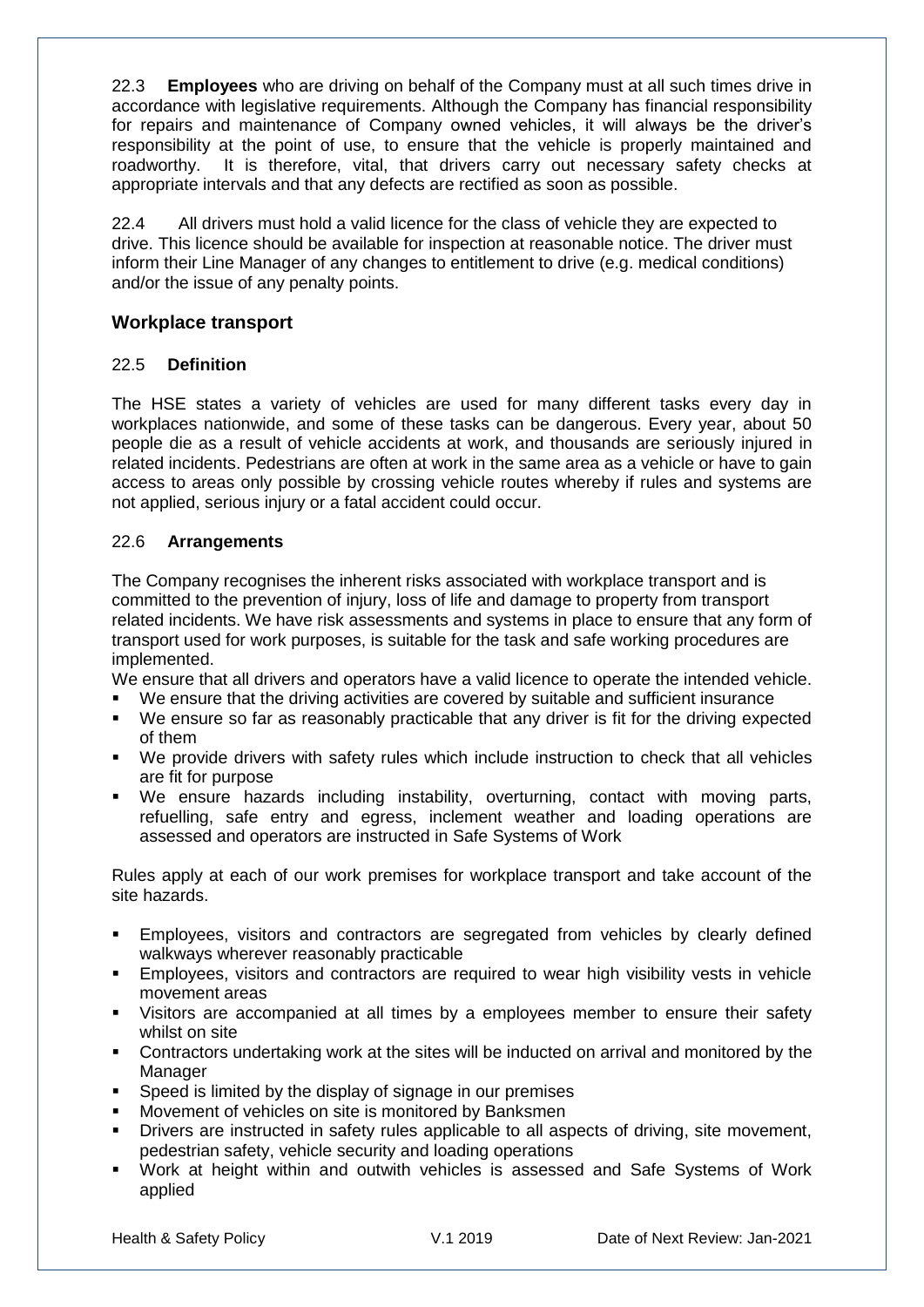- Managers monitor safety at the sites to ensure Safe Systems of Work are applied in practice
- 22.7 **Employees** have an important role to play in the safety of everyone at each site.
- **Employees must adhere to the site rules**
- Employees must be vigilant and report 'Near Miss' incidents witnessed in order to ensure the Manager can investigate the circumstances and prevent a reoccurrence
- Employees must ensure visitors and contractors who are less familiar with the premises layout are accompanied and instructed in the safety rules

# **S23.0 PERSONAL PROTECTIVE EQUIPMENT**

### 23.1 **Definition**

Personal Protective Equipment (PPE) is defined by the HSE as equipment that will protect the user against health or safety risks at work. It can include items such as gloves, eye protection, high-visibility clothing and safety footwear.

### 23.2 **Arrangements**

The Company recognises that the use of Personal Protective Equipment (PPE) as a risk control measure is a last resort. Our employees are supplied with the PPE identified as a required risk control measure within risk assessments free of charge. We ensure that it is CE marked, is a good fit, is suitable for the individual using it, is compatible with other PPE, that suitable storage is provided to prevent damage and that instructions are provided in its' correct inspection, use, cleaning, storage and maintenance.

Prior to its issue we use the most effective means of controlling risks without the need for PPE whenever possible and will only provide PPE as a last resort. Our duty requires;

- We identify through risk assessment when and where PPE may be required. Where this may affect Visitors or Contractors we ensure arrangements are in place to provide necessary information and equipment as required
- We provide employees who are required to use or wear PPE with information and training on the circumstances in which it is used, the hazards for which it will give protection against, instruction in correct use and any limitations of the equipment. We will also instruct those employees in the arrangements for maintenance, cleaning and repair/ replacement of PPE, along with procedures for reporting defects
- We carry out assessments to identify suitable PPE and ensure that appropriate PPE is available for all employees who need to use it
- We provide adequate and suitable storage for employees PPE

23.3 **Employees** must wear the PPE provided as instructed and;

- Check the condition of their PPE before each use and store, clean and maintain their PPE correctly
- Report any losses, defects or other problems with PPE to the Line Manager
- Report to the Line Manager any personal conditions that may affect their ability to use PPE correctly

# **S24.0 PLANT, WORK EQUIPMENT AND MACHINERY**

# 24.1 **Responsibilities**

The Company acknowledges its duty to safeguard our employees and others who may be affected by our activities involving the use or maintenance of plant and work equipment.

# 24.2 **Arrangements**

We are committed to providing and maintaining plant and equipment which is, so far as is reasonably practicable, safe and without risks to employees, and to complying with relevant legislation requiring this.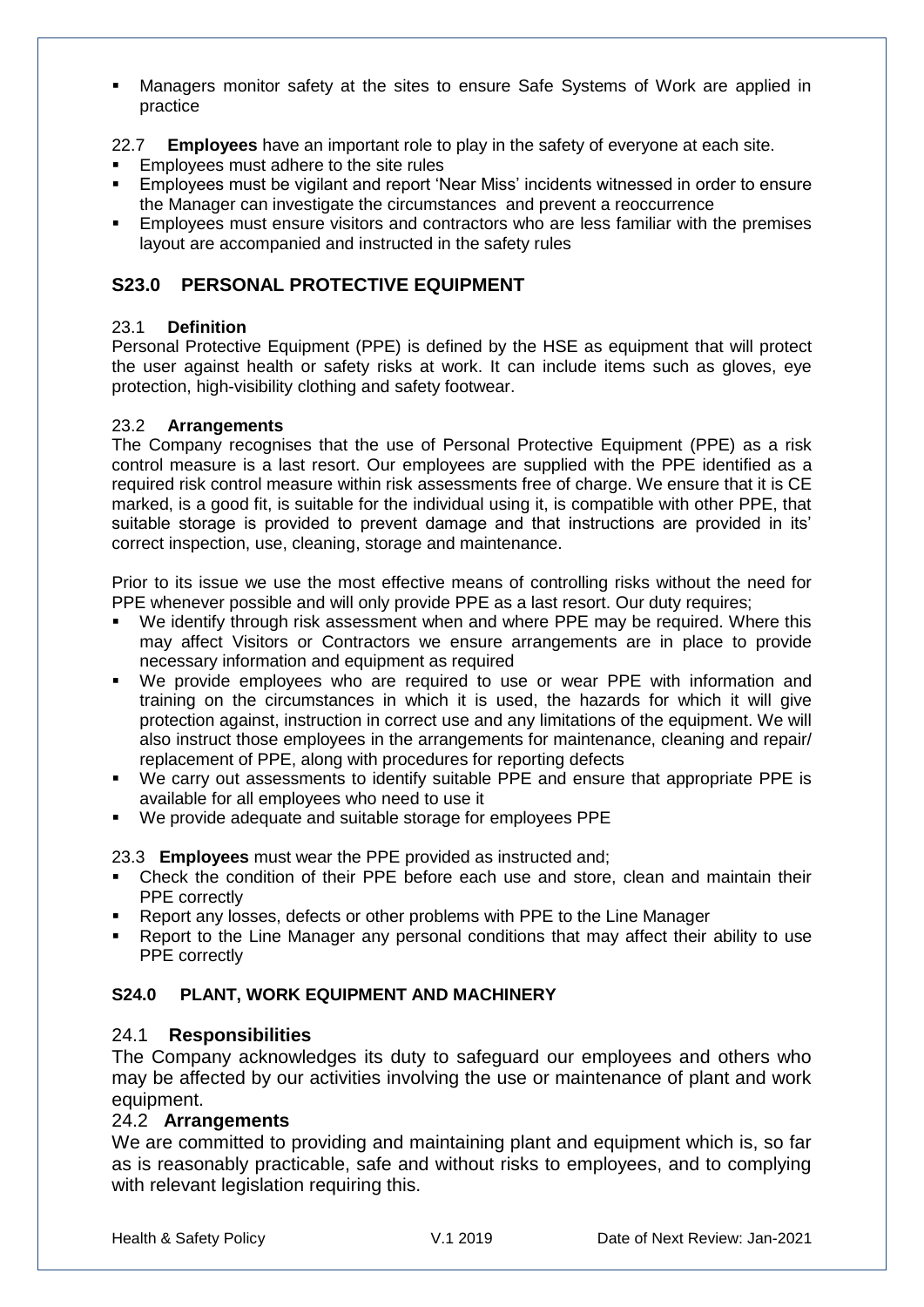- We ensure training is provided to employees who are to use plant and equipment
- **Employees are instructed in defect reporting**
- **EXECT** Repair or replacement is undertaken promptly by competent persons
- Security systems are implemented to prevent unauthorised tampering
- All powered plant and equipment is capable of being isolated and maintenance and cleaning is carried out with the equipment switched off

24.3 Risk assessments of the significant hazards associated with each item is undertaken and the outcomes communicated to those affected.

24.4 Safe systems of work are implemented and monitored. In addition;

- Where the outcomes of the risk assessment specifies, equipment is physically locked off or disconnected whilst cleaning, setting, maintenance and/ or repair work is undertaken.
- Plant and equipment is subject to periodic inspection, testing and calibration /or examination in accordance with current statutory requirements and manufacturers' instructions
- Emergency stops, fixed and interlocking guarding safety checks are carried out and recorded
- Notices, signage and information is displayed as appropriate to identify hazards and controls necessary
- Safety checks are carried out and recorded
- **Monitoring of workplace safety is carried out by Management**
- Trained and authorised persons only operate or control plant and equipment
- Safety instructions are provided to Contractors, and where appropriate, Permits To Work are issued and monitored
- Visitors are provided with safety instruction and PPE indicated as necessary by risk assessment

# **Lifting equipment**

24.5 We have identified all lifting equipment, including lifting accessories on a schedule which is used to ensure that each item has received the maintenance and inspection required. Allianz inspect lifting equipment on our behalf at each site throughout the year.

25.6 Equipment is clearly marked with its 'safe working load' (SWL).

Where applicable equipment is also marked to indicate the maximum number of persons for which it is designed to carry.

Where relevant, equipment indicates its prohibition for the carriage of persons.

- Equipment is subject to a maintenance regime in accordance with good practice and taking into account manufacturer's instructions
- Equipment is also subject to periodic thorough examination and testing to a schedule which meet the requirements of the Lifting Operations and Lifting Equipment Regulations (LOLER) by Allianz
- Suitable storage is provided for lifting accessories to prevent accidental damage or corrosion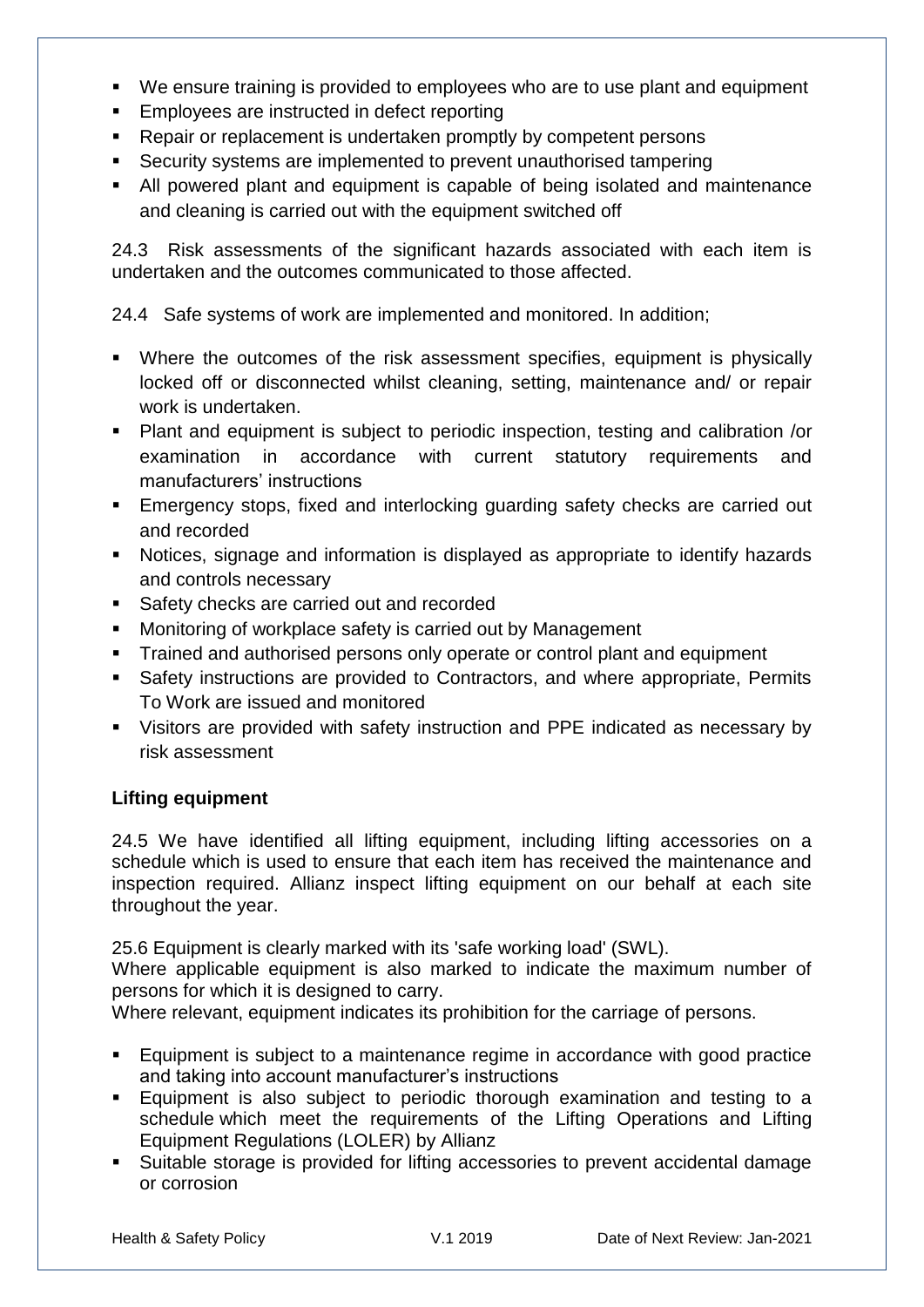- **Pre-use inspections are carried out by operators of lifting equipment and the** results are recorded
- Fork lift truck operators are required to undertake an inspection of trucks at the start of each shift and record it on the daily inspection log
- **Defective equipment is taken out of service until repair or replacement**
- **EXT** Lifting equipment is used only by persons that have had suitable training in the safe operation and precautions or safeguards required
- **Operators are formally authorised to use the equipment**
- Records of training are kept.

24.7 Employees are instructed that they must never carry out unauthorised repair, maintenance, nor render useless or bypass any safety mechanism.

24.8 Patersons acknowledges its duty to safeguard our employees, and others who may be affected by our activities involving the use of machinery. We are committed to providing and maintaining machinery which is, so far as is reasonably practicable, safe and without risks to employees, and to complying with relevant legislation requiring this.

- We ensure training is provided to employees who are to use machinery
- All associated hazards such as rotating, cutting blades and projectiles are assessed and controlled
- **Employees are instructed in defect reporting**
- **EXECT** Repair or replacement is undertaken promptly by competent persons
- **Dangerous machinery is secured when not in use**
- All powered machinery is capable of being isolated
- **Procedures specify that maintenance and cleaning is carried out with the** equipment switched off

24.9 Risk assessments of the significant hazards associated with machinery is undertaken and the outcomes communicated to those affected. Safe systems of work are implemented and monitored. In addition;

- Where the outcomes of the risk assessment specifies, machinery is physically locked off or disconnected whilst cleaning, setting, maintenance and/ or repair work is undertaken.
- Access to machinery is restricted where hazards exist e.g.; rear of installation, gaps and nips where persons or limbs may be trapped or injured
- Machinery is subject to periodic formal inspection, testing and/or examination in accordance with current statutory requirements and manufacturers' instructions
- Moving parts are guarded appropriately in accordance with manufacturer's instructions, provisions and specified British Standards, guarding is maintained and inspected regularly
- Emergency stops, fixed and interlocking guarding safety checks are carried out and recorded
- Notices, signage and information is displayed as appropriate to identify hazards and controls necessary
- **Monitoring of workplace safety is carried out by Management**
- **Trained and authorised persons only operate machinery**
- Records of trained and authorised persons are retained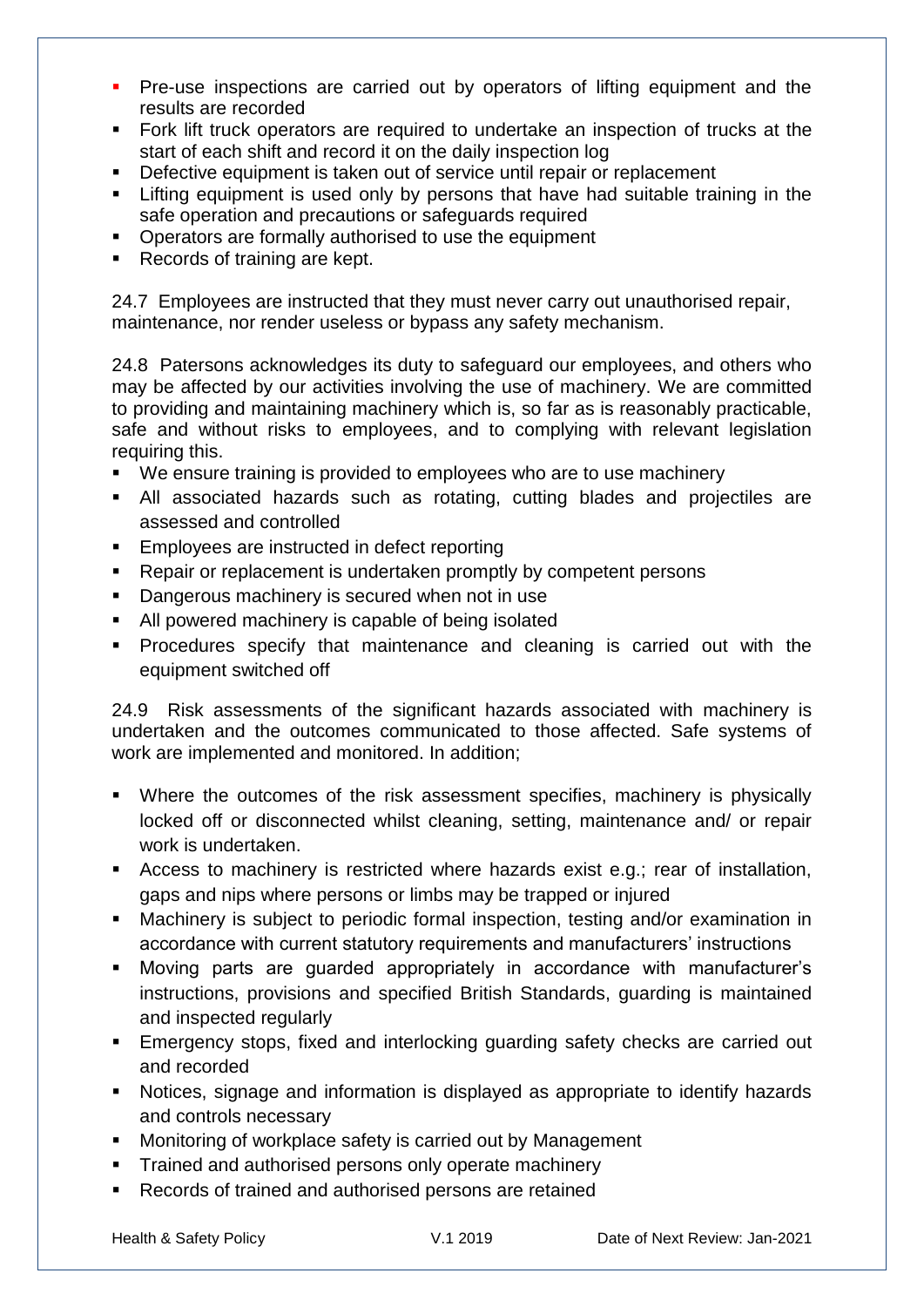Safety instructions are provided to contractors, and where appropriate, Permits To Work are issued and monitored

24.10 Employees are instructed in must never carry out unauthorised repair, maintenance, nor render useless or bypass any safety mechanism.

### **S25.0 SHIFT WORKING**

### 25.1 **Responsibilities**

The Company acknowledges its duty to ensure the health and safety at work of our employees and includes controlling the risks, where these cannot be removed, of fatigue caused by shift working. Through the risk assessment and consultation procedures we organise and plan shift working arrangements and periodically review the arrangements.

### 25.2 **Arrangements**

We have a duty to identify workers who regularly work outside 'normal' working hours, while not specifically defined in law these are accepted to mean a work activity scheduled outside standard daytime hours where there may be a handover of duty from one individual or group to another within a 24 hour period.

In doing so we ensure;

- **Sufficient rest time is given between shifts**
- We limit the average hours of work for night workers
- We recognise groups of people more at risk such as new and expectant mothers, young and older workers
- We recognise associated risks such as driving and machinery operations
- We access advice and support of an Occupational Health Service provider where necessary
- We offer health assessments for night workers
- We consult with employees and/ or their representatives regarding changes to shift working arrangements

### **S26.0 UTILITIES**

### **Electricity at work**

#### 26.1 **Definition**

This arrangement applies wherever there is use of electricity at work either in fixed (i.e. permanent) installations/ equipment or portable equipment (e.g. power tools, kettles, computers etc.)

#### 26.2 **Arrangements**

Under the Electricity at Work Regulations, employers have a duty to ensure that electrical installations and equipment are inspected at appropriate intervals and properly maintained by competent persons.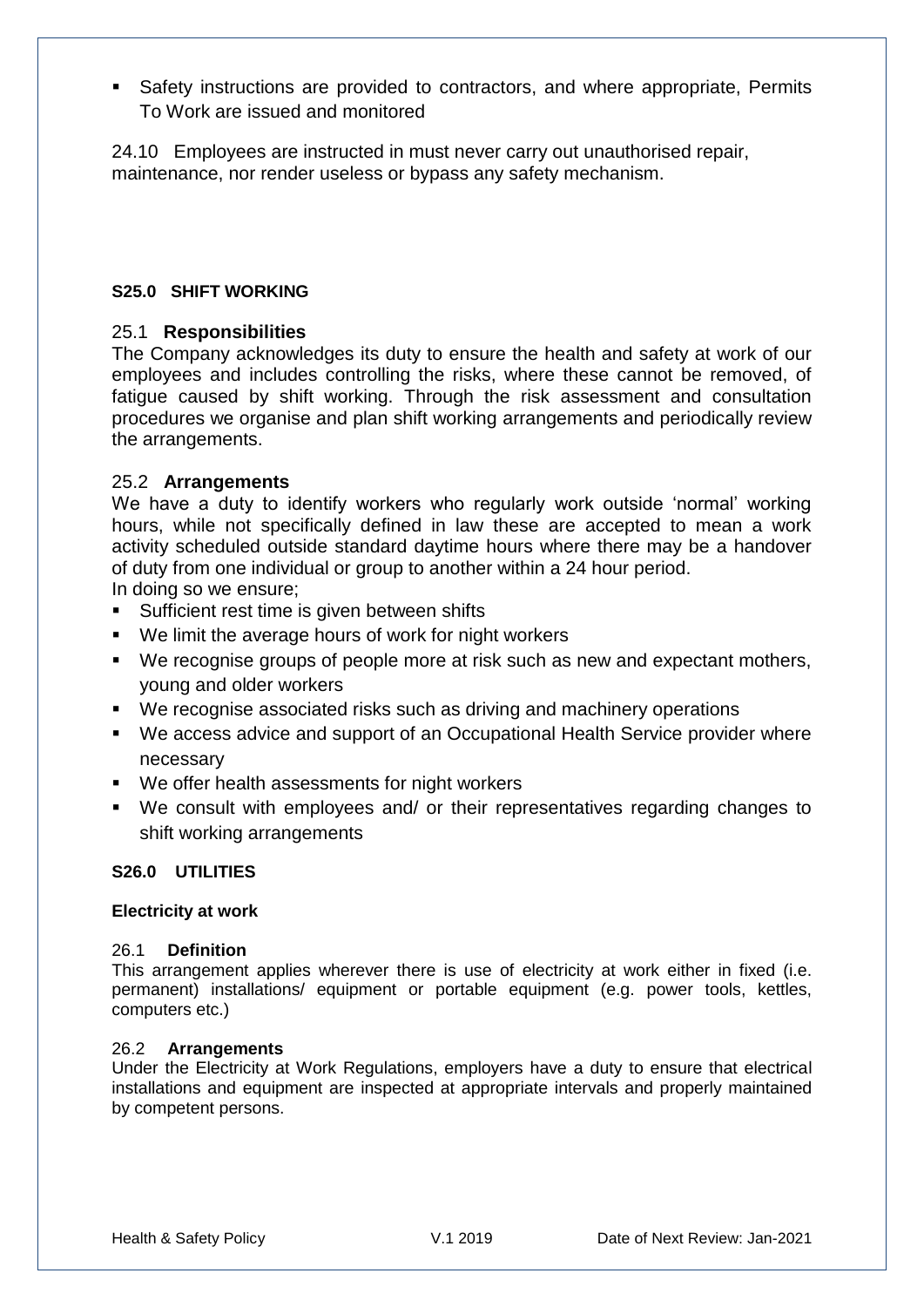26.3 The Company will ensure that inspections of fixed wiring installations $6$  should be conducted at least once every 5 years by a competent electrical contractor or sooner if that competent electrician recommends. A copy of the certificate of inspection should be retained at each site.

26.4 The Company will maintain an inventory of all portable electrical appliances used at each site location e.g. portable power tools, computers, fridges, kettles and determine the appropriate portable appliance testing (PAT) requirements (i.e. frequency and type of inspection) for each appliance. Any employee who brings and uses personally owned electrical equipment to work should inform the Health and Safety Manager so that inspection and testing needs might be determined. Records of testing and the inventory should be readily accessible. The Line Managers are responsible for the maintenance of the site inventories which should be retained in the company Health and Safety File.

26.5 In the intervals between formal testing of equipment employees must still regularly carry out visual inspections of such equipment to make sure that it is safe to use. Users must check for instance that the cable is in good condition, there are no signs of overheating, that RCD's (earth trip devices) where provided operate when tested etc. If a fault is identified then the equipment must be taken out of service until it is repaired by a competent person or replaced.

### **Gas installations**

### 26.6 **Definition**

Any installation requiring mains or bottle fed gas to provide a fuel source. Gas by its very nature is explosive when mixed in the right proportions in air, (situation that can occur as a result of a gas leak). In addition, incomplete combustion of gas (e.g. perhaps through lack of ventilation to boilers) can result in the build of potentially fatal levels of carbon monoxide.

#### 26.7 **Arrangements**

The Company will ensure that our gas appliances, flues and supply pipework are installed and maintained in accordance with the manufacturers' and all legislative requirements. Specifically we will:

- Engage only Gas Safe Registered engineers to undertake gas related work on our premises.
- Whenever we are advised that a gas appliance is unsafe and requiring disconnection by the competent engineer we will agree to the disconnection.
- Subject our appliances and gas installation to safety checks at least annually. Records of inspections will be retained at each site.
- **Instruct our employees in emergency procedures in the event of a suspected gas leak.**

26.8 Should any **employee** smell gas he/ she should notify Management immediately and:

- Call the **National Gas Emergency Service: 0800 111 999**.
- Avoid creating any source of ignition, e.g. naked flames, switching lights or other electrical equipment on or off.

### 26.9 **Carbon Monoxide**

Our employees are provided with information on carbon monoxide and the symptoms of poisoning.

- Our employees are instructed never to use a gas appliance if they suspect it is faulty
- Flues and chimneys are maintained and cleaned regularly by competent persons
- Records of maintenance are retained
- Employees are instructed in emergency procedures in the event of suspected carbon monoxide poisoning

 6 i.e. the buildings wiring installation and the wiring to hard-wired equipment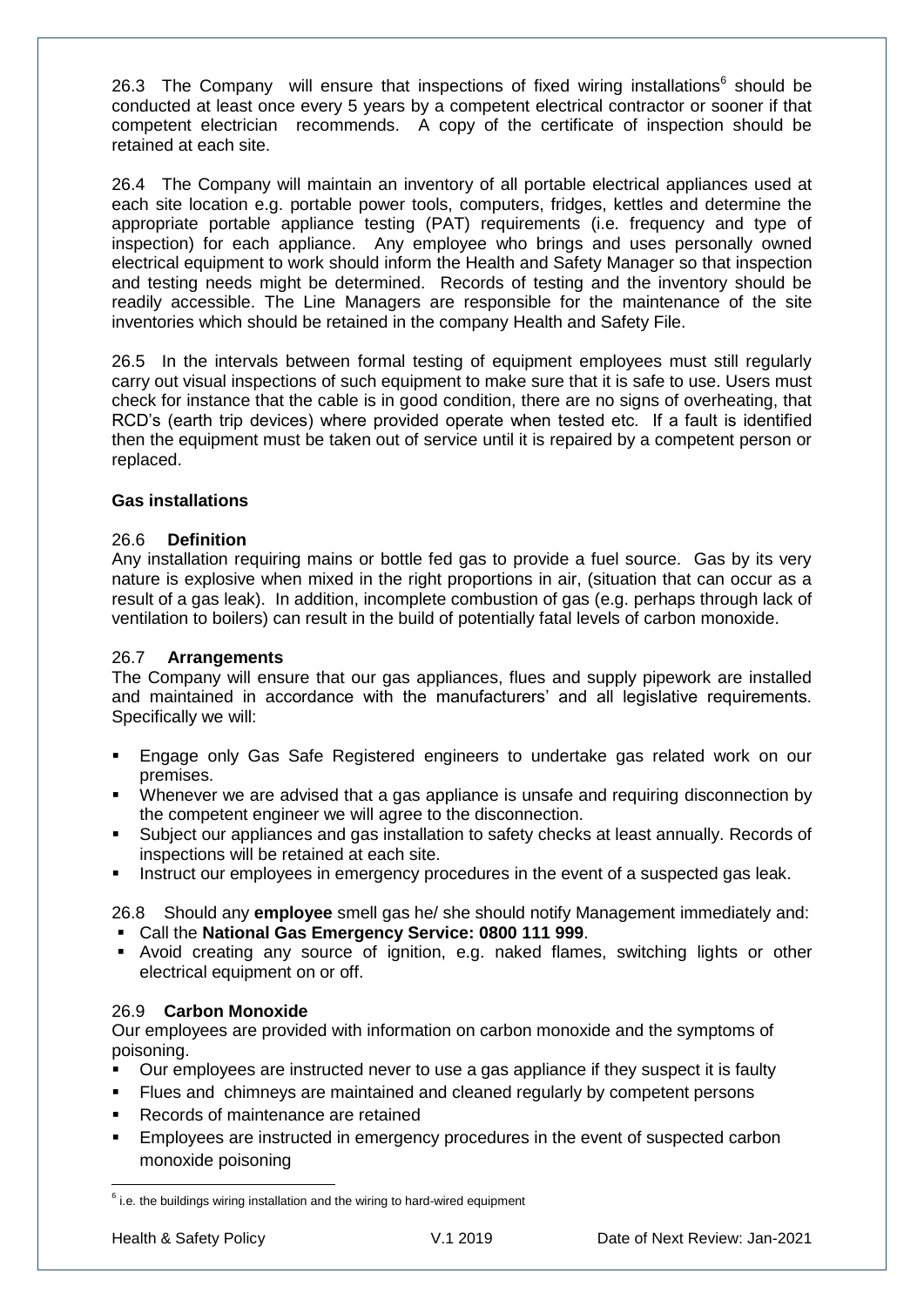Carbon monoxide alarms compliant with British Standards are installed by competent persons where necessary. Inspection and testing records are maintained.

# **S27.0 VISITORS**

# 27.1 **Responsibilities**

The Company is committed to ensuring the safety of our visitors to our workplace.

# 27.2 **Arrangements**

We will implement systems which provide the visitor, whether able bodied or disabled, and including contractors, with the reassurance that in the event of an emergency their safety and welfare will be our priority.

- We ensure our visitors safety is planned and organised
- We ensure visitors are not left alone without a nominated person responsible for their safety and welfare
- **Safety instructions are provided to visitors**
- We ensure our visitors are aware of the arrangements for fire or other emergencies
- We ensure visitors, including contractors working within our premises are signed in and out
- Where Personal Protective Equipment is required to be deployed, suitable and sufficient equipment is provided for Visitors' use.

# **S28.0 WELFARE ARRANGEMENTS**

# 28.1 **Definition**

All workplaces are required to meet reasonable standards for welfare provision. This includes the provision of:

- Sanitary conveniences and washing facilities suitable for the number and gender of employees
- Hot and cold water, soap and clean towels or other means of cleaning or drying
- **•** Drinking water
- Accommodation for clothing and facilities for changing where required
- **Facilities for rest and to eat meals**
- **Suitable rest facilities for pregnant women and nursing mothers**
- Adequate heating, ventilation and lighting

### 28.2 **Arrangements**

The Company is committed to meeting the above requirements so far as is reasonably practicable and will strive to ensure that appropriate standards are maintained. It can only do this with the co-operation and support of employees. It is therefore the responsibility of all employees to ensure that facilities and provisions made for their welfare are respected and not abused in any manner.

Any employee who is found to be responsible for wilful damage to Company supplied provisions will be subject to disciplinary action.

In the event that there are problems (e.g. malfunctions) with any of the provisions, these should be reported to the Manager who will take appropriate action as soon as is reasonably practicable to rectify any shortfalls.

The Line Managers and the Health and Safety Manager will conduct inspections of the work areas to ensure that standards are being maintained.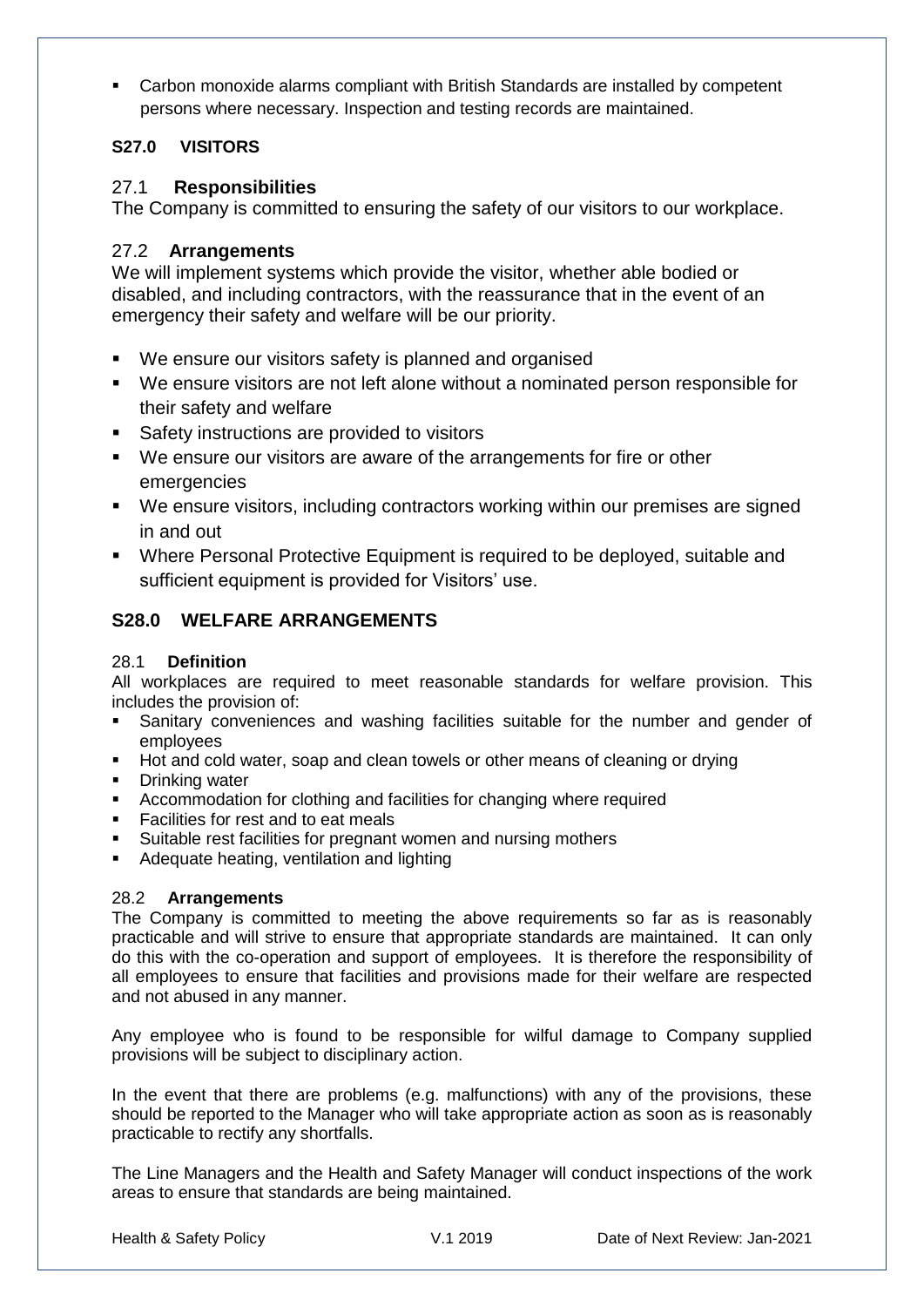# **S29.0 WELLBEING**

### 29.1 **Definition**

Whilst many of the measures discussed in this document are about physical safety, The Company is also committed to ensuring the general wellbeing of employees. This extends to psychological health and the need to prevent or manage stress. The HSE defines stress as "the process that arises where work demands of various types and combinations exceed the person's capacity and capability to cope". In addition  $CIPD<sup>7</sup>$  state that to manage employee wellbeing requires "Creating an environment to promote a state of contentment which allows an employee to flourish and achieve their full potential for the benefit of themselves and their organisation".

### 29.2 **Arrangements**

As a Company we endeavour to meet high management standards and the prevention of workplace stress by practical means:

- Assessment and monitoring of workloads, work patterns and the work environment
- Consultation with employees and their representatives on all issues raised and the proposed action relating to the prevention of workplace stress
- Supporting employees through systems of training and constructive feedback
- Commitment to promote positive behaviours at work to avoid conflict and ensure fairness through the implementation of policies and procedures to prevent or resolve unacceptable behaviour
- **Job descriptions which are clear and management support to ensure employees are fully** informed about their role
- Information for all employees outlining the procedures for the resolution of any uncertainties or conflicts within their role
- Timely information and consultation with employees with regard to any proposed changes and the impact these changes may have on their jobs. The provision of timetables for change and access to relevant support and where necessary, training

### **29.3 Employees** must in turn, play their part by:

- Communicating concerns to management
- Being supportive of their colleagues
- Reporting all instances of bullying and harassment

# **S30.0 WORK AT HEIGHT**

### 30.1 **Responsibilities**

The Company is committed to implementing measures to reduce the risks associated with working at height, this is defined as any place where a person could be injured if falling from it.

#### 30.2 **Arrangements**

We will manage situations where working at height is necessary, within our own premises and those of our clients. We will conduct specific risk assessments in order to identify the risk control measures required to minimise the risks so far as reasonably practicable for routine and non-routine work at height. Our risk assessment process takes into consideration the hierarchy of work at height controls as set out within the Work at Height Regulations.

- We risk assess all work at height activities
- We plan, organise and supervise work at height
- We ensure appropriate work equipment is selected and used correctly

 7 The Chartered Institute for Personnel and Development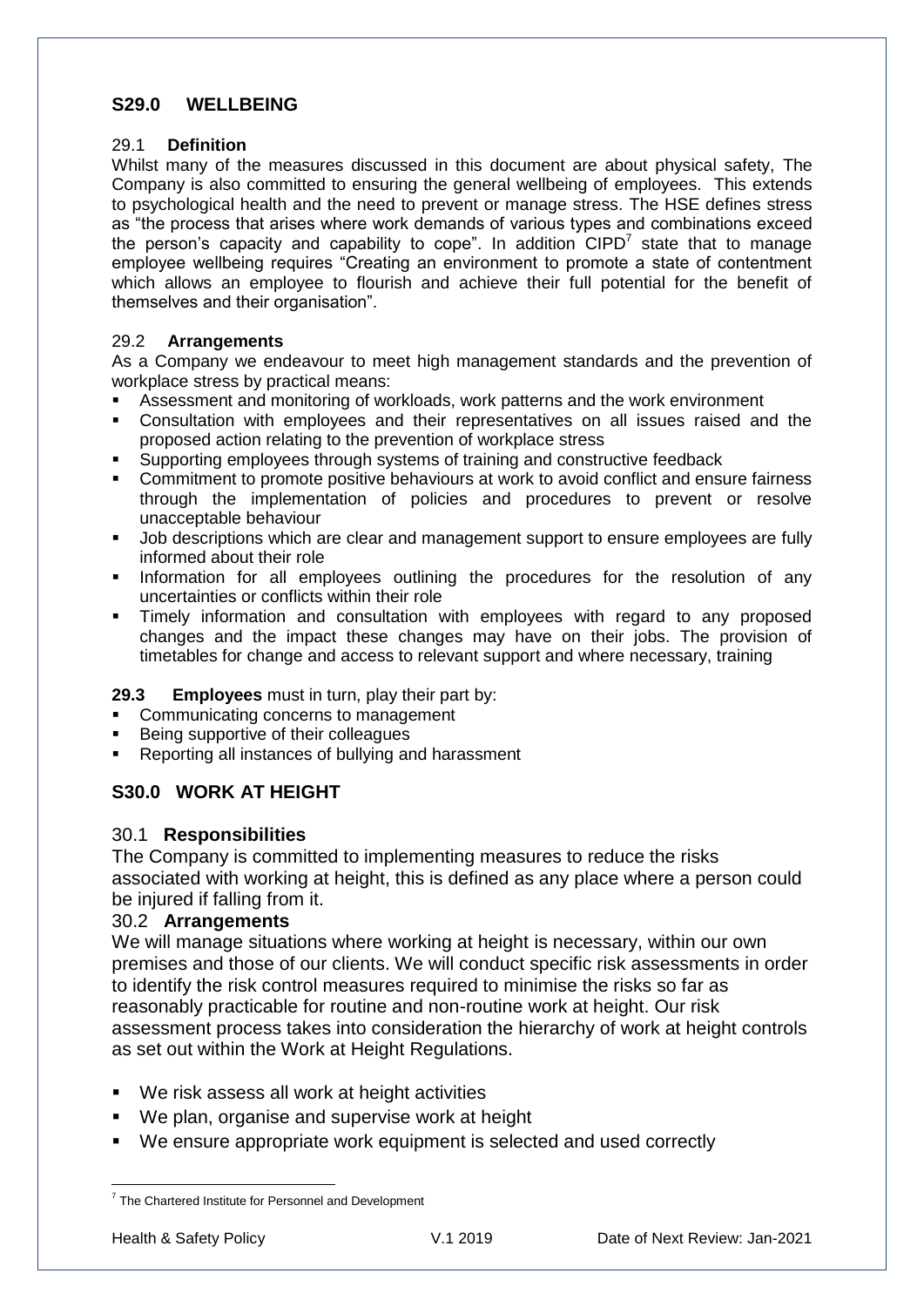- We Inspect and maintain all work equipment intended for use in work at height
- All ladders and stepladders used by our employees meet British Standard Industrial Class
- We provide our employees with Safe Systems of Work and ensure these are understood
- We manage risks from falling objects
- We ensure planning includes arrangements for emergencies and rescue
- We provide employees with adequate training to ensure they are competent to work at height
- We manage the risks from fragile surfaces
- We take account of weather conditions
- Special access arrangements are made where work involves difficult access

# S31.0 **FIRE SAFETY POLICY**

### 31.1 **Arrangements**

Patersons Quarries is committed to complying with the requirements of all applicable fire and health and safety legislation. It is the aim of the organisation to safeguard all employees and others affected by our business undertakings against the risks of fire, so far as is reasonably practicable. Our duty of care extends not only to employees, but also to visitors, contractors, members of the public and others. It is therefore our policy to protect all persons in our premises from dangers of fire by ensuring a safe working environment for them, and providing safe systems of work.

### 31.2 **Specific Objectives**

- To ensure compliance with all relevant legislation
- To liaise with the local fire authority where appropriate
- To undertake suitable and sufficient fire risk assessments of our premises
- To identify and implement reasonably practicable control measures to control risks from fire
- To communicate and practice fire procedures
- To maintain and test fire fighting equipment, fire detectors and alarm systems
- To ensure there are adequate numbers of trained persons responsible for supervising and implementing controls and the emergency fire action plan
- To conduct regular fire safety checks and record the findings

### 31.3 **Responsibilities of the Company**

We ensure that the fire risk assessment is recorded, and brought to the attention of all employees and an emergency fire action plan is recorded and is communicated to all employees

- We ensure escape routes are clear and free from obstructions
- We ensure that our fire policy, fire procedures, and fire risk assessments are reviewed regularly and the fire safety controls are implemented and monitored by a competent person
- We will record and communicate contingency plans for when life safety systems are out of orders such as alarm systems, fire detection and smoke control systems
- We communicate this policy and fire safety measures to all employees during induction and regularly throughout their employment. We inform others as necessary such as contractors and visitors

### 31.4 **Responsibilities of employees**

**Employees** must keep exits and escape routes clear from obstructions at all times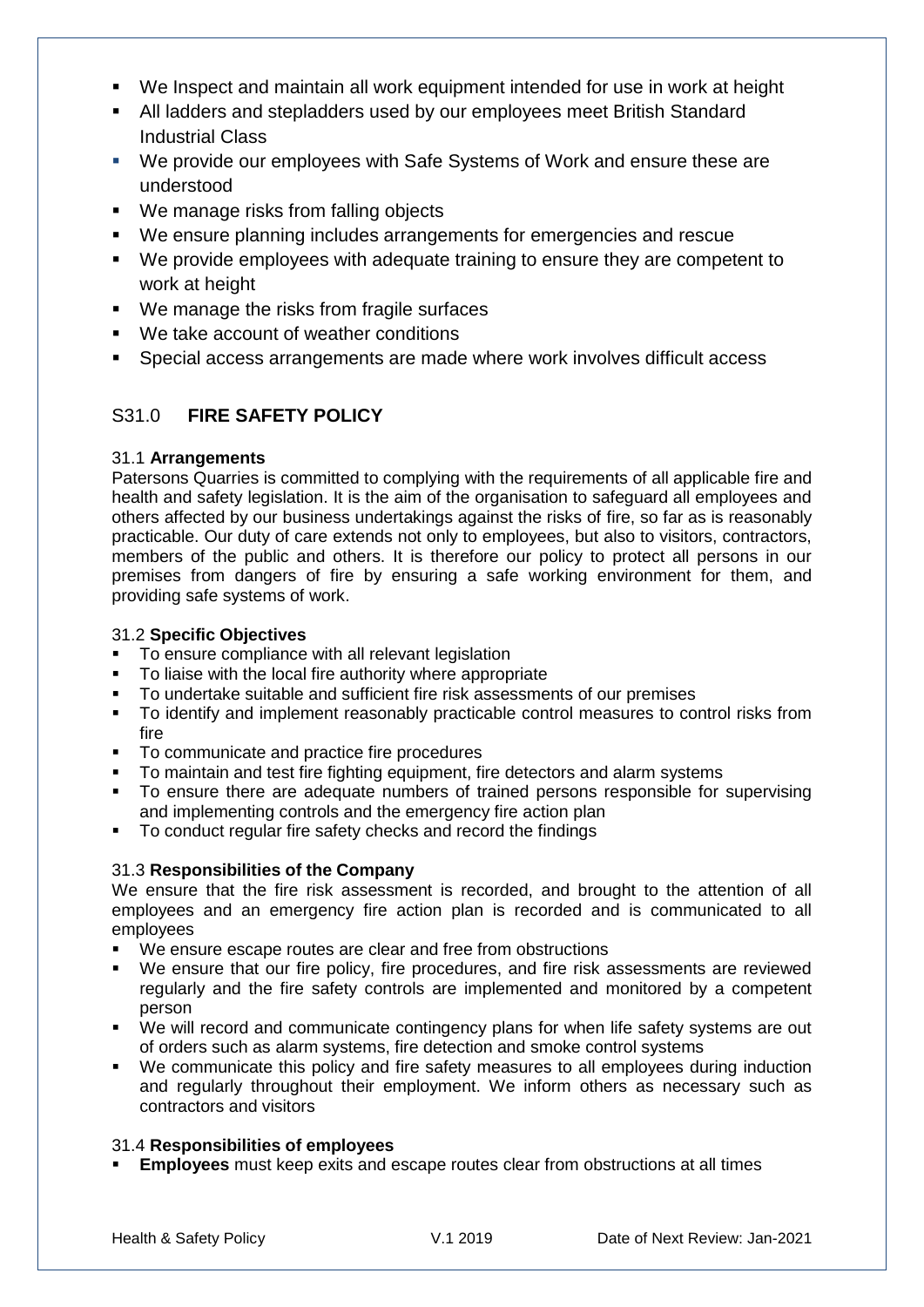- **Employees** must report to management any adverse issues or incidents which maybe a fire hazard
- Employees must participate in our escape drills, and any other training which is provided

#### 31.5 **Fire Drills**

In order to ensure people on the premises know what to do in the event of a fire and what action to take to ensure the premises can be safely evacuated we will undertake fire drills at least twice every year.

#### 31.6 **Fire Equipment Testing and maintenance**

We will ensure regular testing and maintenance of all fire safety systems is undertaken to meet the requirements of relevant fire safety legislation and British Standards.

### 31.7 **Fire Risk Assessment**

The fire risk assessments will be completed for each site and reviewed regularly and as a result of any significant change by a competent person. Employees who have a management role will be given details of the findings of the fire safety risk assessments and will receive additional training which will enable them to discharge their specific responsibilities.

#### 31.8 **Information and Training of Employees**

Training given to employees will support the fire safety strategy and our emergency plans, records will be retained to verify that adequate training has been given.

The fire safety training will be specific to the premises and will include the following;

- Action to be taken on discovering a fire
- How to raise the alarm and subsequent actions to take
- The significant findings of the fire safety risk assessments
- The measures taken to reduce the risk of fire
- The identity of people nominated with responsibilities for fire safety
- Any special arrangements for serious and imminent danger to persons from fire
- **Procedures for alerting visitors and members of the public including where appropriate,** directing them to exits
- **EXTERN** Arrangements for summoning the Fire and Rescue Service
- The measures in place to ensure a safe escape and how they will operate
- The personal emergency egress plans for disabled persons
- Evacuation procedures for everyone in the building to reach an assembly point at a safe place
- The fire prevention and fire safety measures and procedures in the premises and where they impact on employees and others in the building
- The location of and where appropriate, the use of fire fighting equipment
- **Location of escape routes, especially those not in regular use**
- How to open doors on escape routes including the use of emergency fastenings
- The importance of keeping fire doors closed to prevent the spread of fire, heat and smoke
- The importance of good housekeeping
- The risks from flammable materials used or stored on the premises
- Precautions to be taken to minimise and control risks, employees roles in reducing and controlling fuel and ignition sources
- How to stop machinery, processes or simply isolate power supplies where necessary in the event of fire

Responsibility for the implementation of this policy and subsequent reviews lies ultimately with the Managing Director. Duties have been delegated to Line Managers and Fire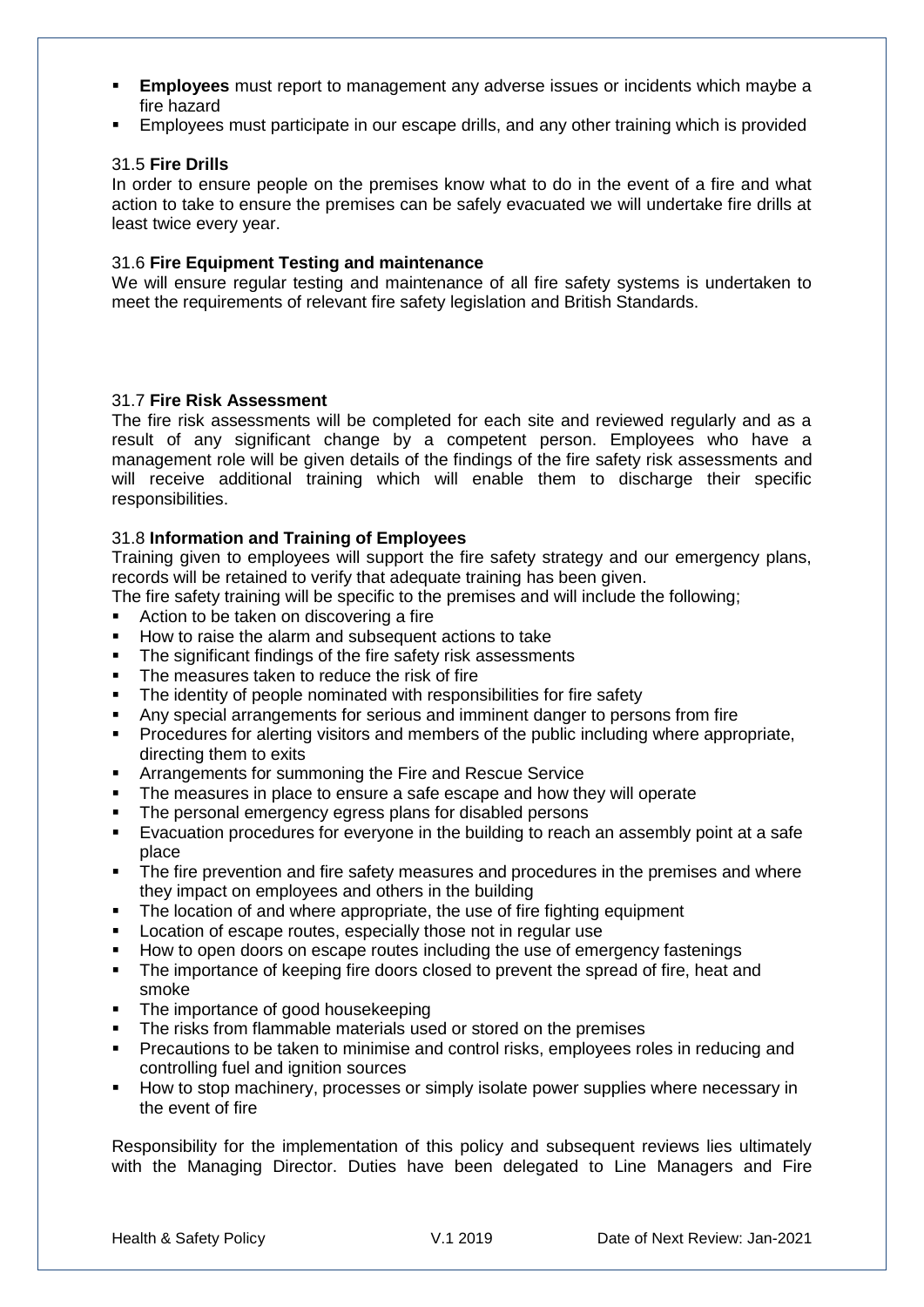Wardens for the day to day implementation, management and monitoring of the Company's fire safety procedures.

# **S.32 SAFETY RULES FOR EMPLOYEES**

It is the general policy of Patersons Quarries to ensure, so far as is reasonably practicable, the health, safety and welfare of our employees and of those other people who could be affected by the operation of our business. In order to achieve compliance with current legislation and protect those persons affected by our business activities, we have introduced policies and arrangements. Safety rules are communicated to employees and compliance with these is monitored through line management. It is your legal duty to co-operate and assist us as your employer to meet our obligations.

Employees receive health and safety information and instruction during their induction to the organisation. Employees will also receive the appropriate training as specified by the outcomes of risk assessments and training needs analysis. Where necessary, supervision will be provided.

# **SAFETY RULES FOR EMPLOYEES**

The following safety rules are designed to protect our employees and others who may be affected by our activities and form part of our health and safety policy. As an employee you are required to apply these rules, in addition to any other work procedure for which you have been trained and authorised to carry out.

### **EMPLOYEES MUST:**

- 1. Take reasonable care of yourself and others
- 2. Co-operate with the Company in all aspects of health and safety
- 3. Comply with instructions for emergency procedures
- 4. Keep fire escape routes clear
- 5. Report all accidents, 'near misses' and damage to equipment or property as soon as possible
- 6. Work safely and in accordance with instructions and safe work procedures
- 7. Report hazards and hazardous situations immediately
- 8. Use all protective equipment as instructed
- 9. Comply with workplace signage
- 10. Carry out manual handling tasks as instructed
- 11. Inform your Manager of any condition or ill health which may affect your ability to work

safely including:

- Diarrhoea, sickness and other stomach disorders
- Discharge from eyes, ears, nose or sore throat
- Septic skin conditions eg; sores, boils, septic cuts etc.
- Any other infection
- 12. If you drive for work you must report any medical condition that could affect your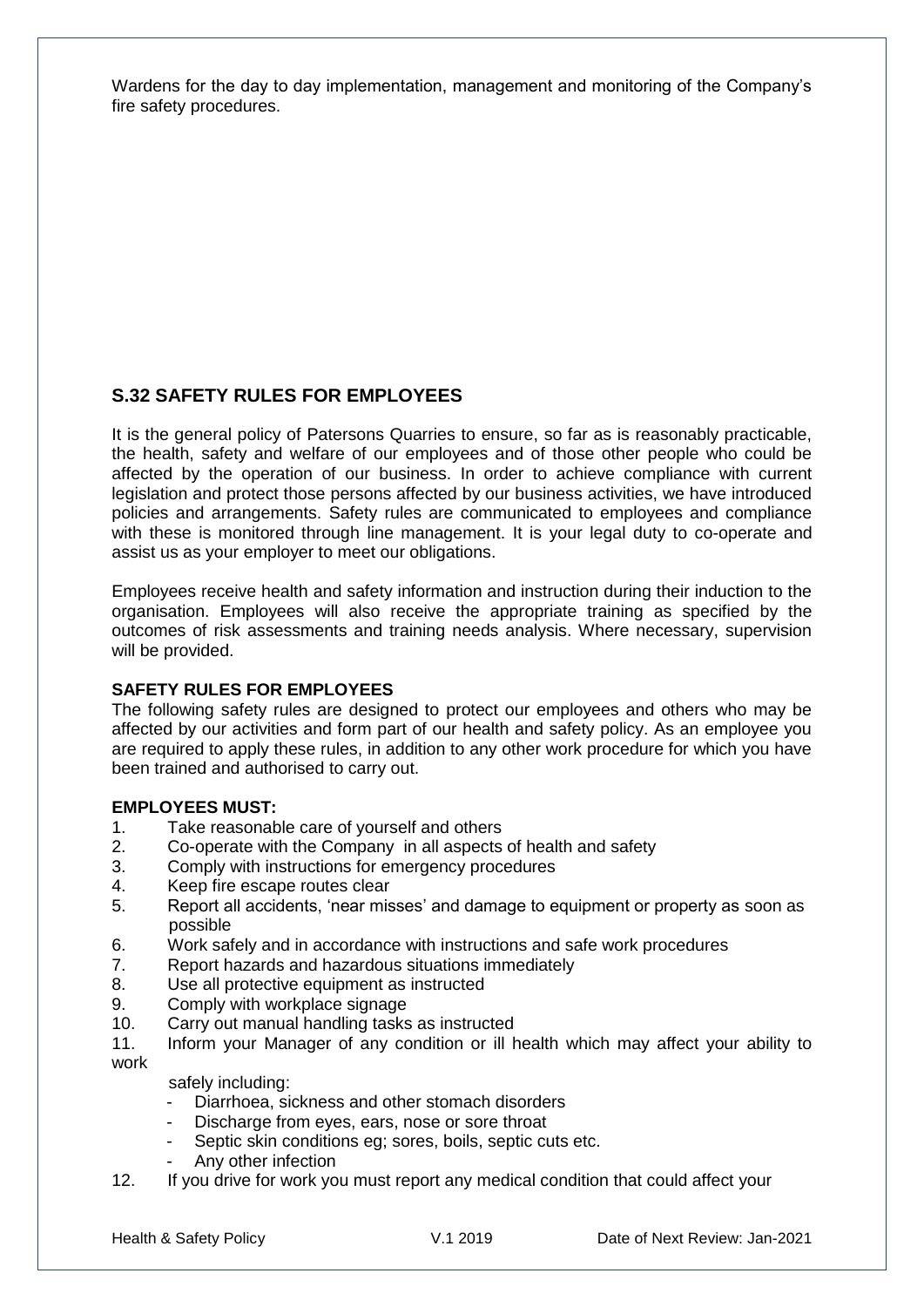ability to drive safely

#### **EMPLOYEES MUST NOT:**

- 1. Attempt to extinguish a fire unless trained to do so and can do so without putting themselves at risk
- 2. Obstruct access to fire equipment or Fire Doors
- 3. Deliberately misuse, damage or interfere with anything provided for health and safety purposes
- 4. Remove, alter, bypass or disable any safety devices
- 5. Carry out any procedure which you are not authorised to perform
- 6. Use any equipment which you are not authorised to use
- 7. Attend work under the influence of drugs or alcohol

Employees may be summarily dismissed in line with the Company's disciplinary procedures if they breach the safety rules and/ or commit any action which seriously endangers the health and safety of an employee or any other person whilst at work.

### **S.33 WORKING AWAY FROM COMPANY PREMISES**

Company employees must be aware that this Health & Safety policy must be adhered to when working on group premises or other premises – this included any form of transport on company business.

Company employees will make themselves aware of the rules and restrictions imposed by the person or firm controlling or occupying those premises and will fully comply with the stated procedures.

The company rule applying to confidentiality will apply equally to any information or data relating to others, which may be obtained as a result of company activities.

The company rule regarding the removal or disposal of property will apply equally to the property of those on whose premises the employee may be working on as a result of employment.

Where the company employee is working on the premises of others feels that their personal safety and health is threatened for whatever reason, they may withdraw from the premises immediately. Where possible, the worksite should be made safe, but the situation must be reported to the controller of the premises and the company. Where the company employee is subject to any harassment, physical or mental, this will be reported to the company as soon as practicable.

All personal protective equipment must be worn when on company premises and follow other premises site specific rules.

### **S.34 TRAVELLING IN AND DRIVING OF COMPANY VEHICLES**

For the purpose of this policy, those private vehicles authorised for company employees to travel and for which the company pay a mileage rate, shall be regarded as being company vehicles. Where the employee is required to hire a vehicle in the course of their employment, then they will be responsible for compliance with this policy.

All drivers will ensure that their vehicle is at all times roadworthy. The driver will visually check the condition of their vehicle daily and the operation of all road and brake lights weekly.

Drivers will not use mobile telephones, radios or other hand held appliances whilst driving. Approved "hands free" kits may be used, where this does not distract the driver.